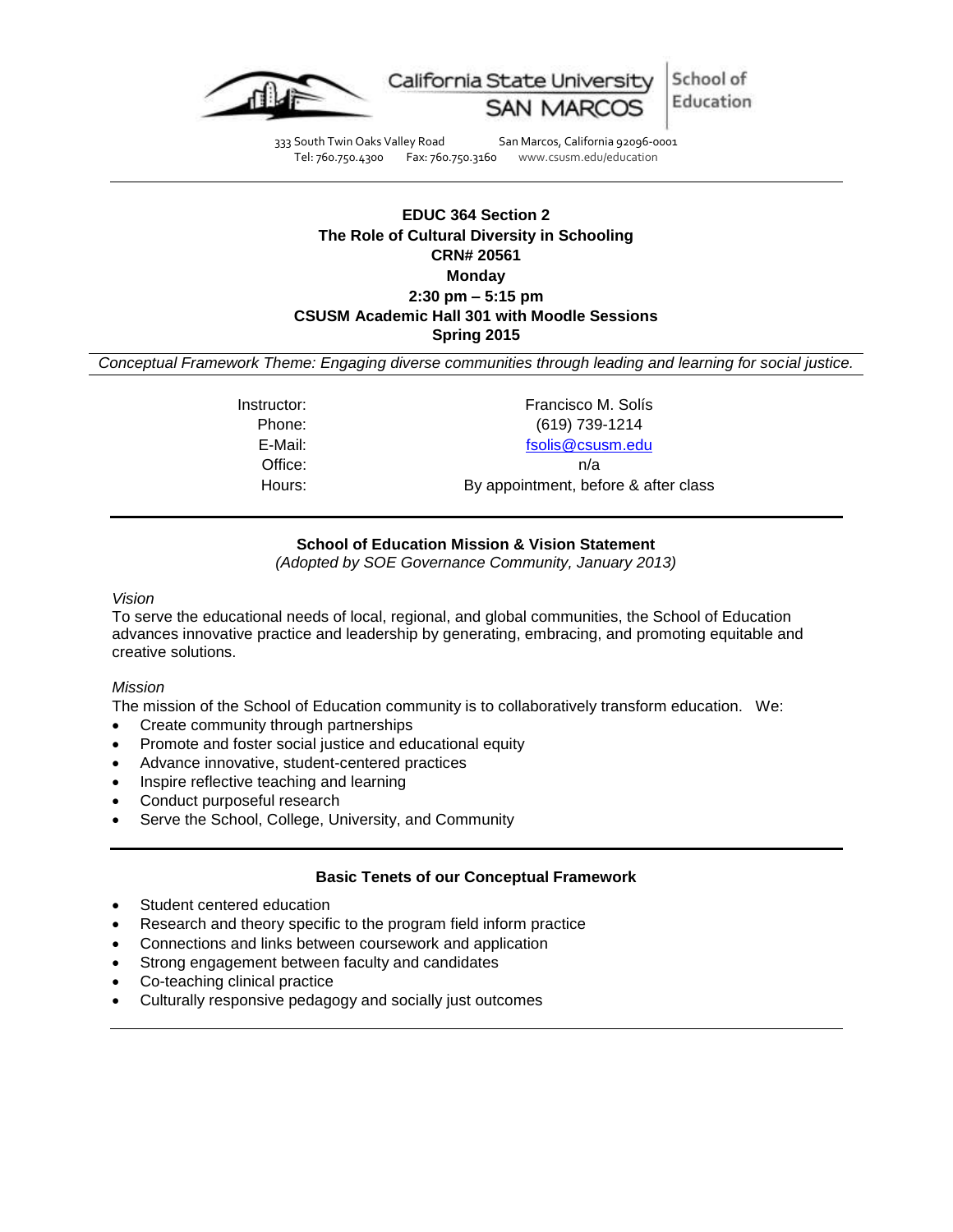# **TABLE OF CONTENTS**

#### **COURSE DESCRIPTION**

<span id="page-1-0"></span>Principles of first and second language acquisition (e.g. historical and current theories, psychology, sociocultural, political, and pedagogical factors) and issues related to notions of culture, interaction, and communication in school and community contexts (e.g. the nature of culture, manifestations of cultural contact and cultural diversity in the United States and in California) within a theoretical and applied context. Required of all credential candidates. *Also offered as EDSL 364. Students may not receive credit for both.*

Major units include intensive theoretical and practical articulation of culture and cultural pluralism; educational issues of race, class, gender, language, ethnicity, sexual orientation and exceptionality; social, structural, programmatic and curricular issues; and effective teaching for diverse populations.

<span id="page-1-1"></span>Strong oral and written communication skills, information literacy, and technology are required of professional educators; therefore, these components are emphasized as methods to be used in completing course requirements.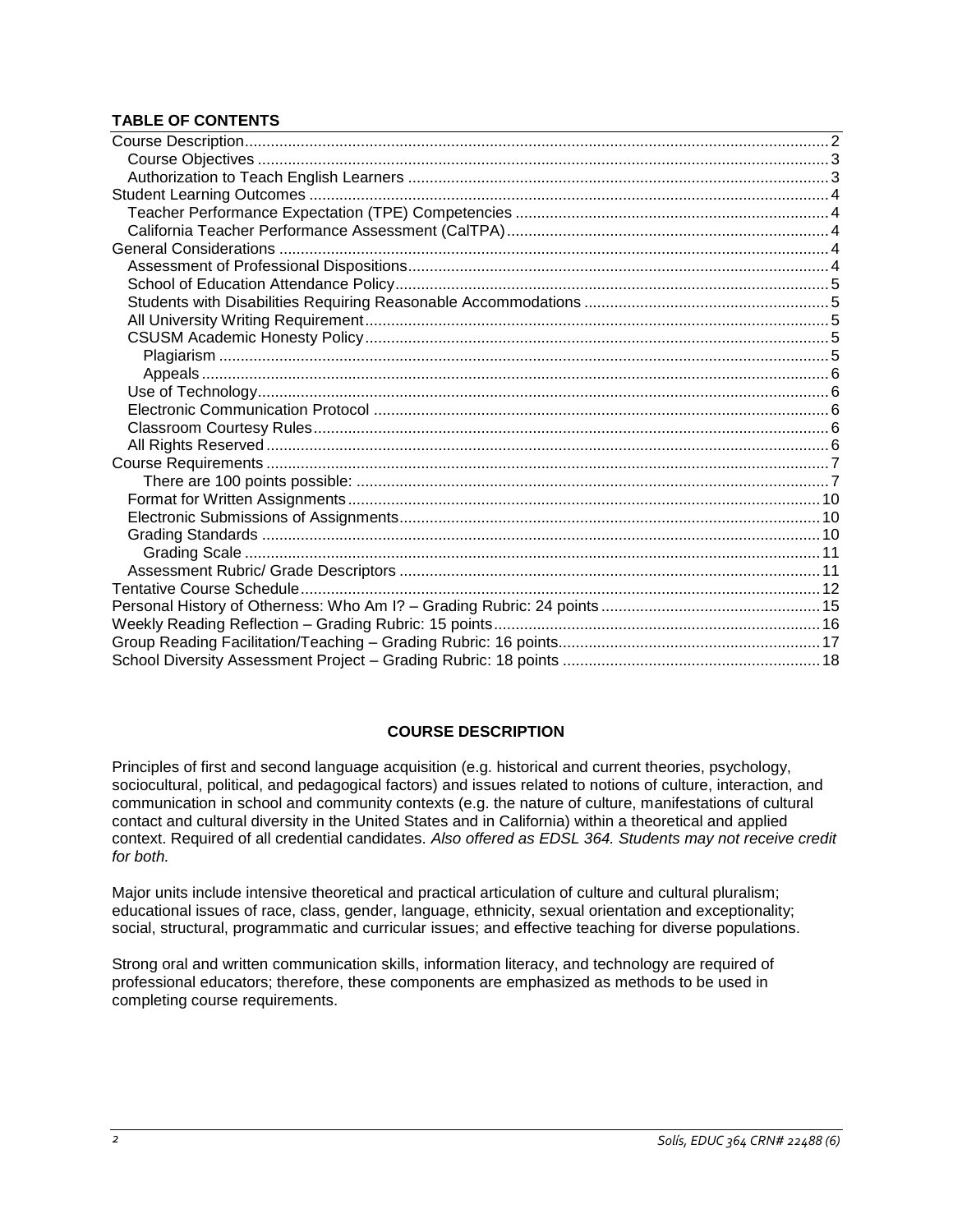## **Course Objectives**

Students completing EDUC 364 will be able to demonstrate:

1. Developing competencies TPE15: social justice and equity;

2. Understanding of various concepts of culture and cultural contact, and their applicability to learning and teaching;

- 3. Understanding of cultural diversity in the United States and California;
- 4. General familiarity with cultural responsive pedagogy;
- 5. Understanding of gay, lesbian, bisexual and transgender students, teachers, and families;
- 6. Understanding of marginalized student populations;
- 7. An understanding of "at risk" youth;
- 8. An ability to analyze data and understand empirical educational articles and theoretical frameworks.

## **Required Texts**

Nieto, S., and Bode, P. (2012). *Affirming Diversity: The Sociopolitical Context of Multicultural Education*. Boston: Pearson Education, Inc. ISBN: 9780131367340

Spring, J. ( 2007). *Deculturalization and The Struggle for Equality*. Fifth Edition. New York: The McGraw Hill Companies, Inc. ISBN–10: 0-07-313177-6

#### **Recommended Texts**

<span id="page-2-0"></span>Villaseñor, V. (2004). *Burro Genius*. Perrenial Library. ISBN: 978-0060526139

# **Authorization to Teach English Learners**

This credential program has been specifically designed to prepare teachers for the diversity of languages often encountered in California public school classrooms. The authorization to teach English learners is met through the infusion of content and experiences within the credential program, as well as additional coursework. Candidates successfully completing this program receive a credential with authorization to teach English learners. *(Approved by CCTC in SB 2042 Program Standards, August 02)*

<span id="page-2-1"></span>*Note: CTEL CANDIDATES ONLY: CTEL candidates will need to upload their graded CTEL signature assignment (with passing grade or rubric indicating passing grade) to their CTEL electronic portfolio upon completion of this course. CTEL Program Coordinator will then review the candidate's CTEL standards in their electronic portfolio in order to fulfill their certification requirements for the California State Department. For further clarification, please contact Dr. Ana Hernández, CTEL Program Coordinator, at [ahernand@csusm.edu.](mailto:ahernand@csusm.edu)*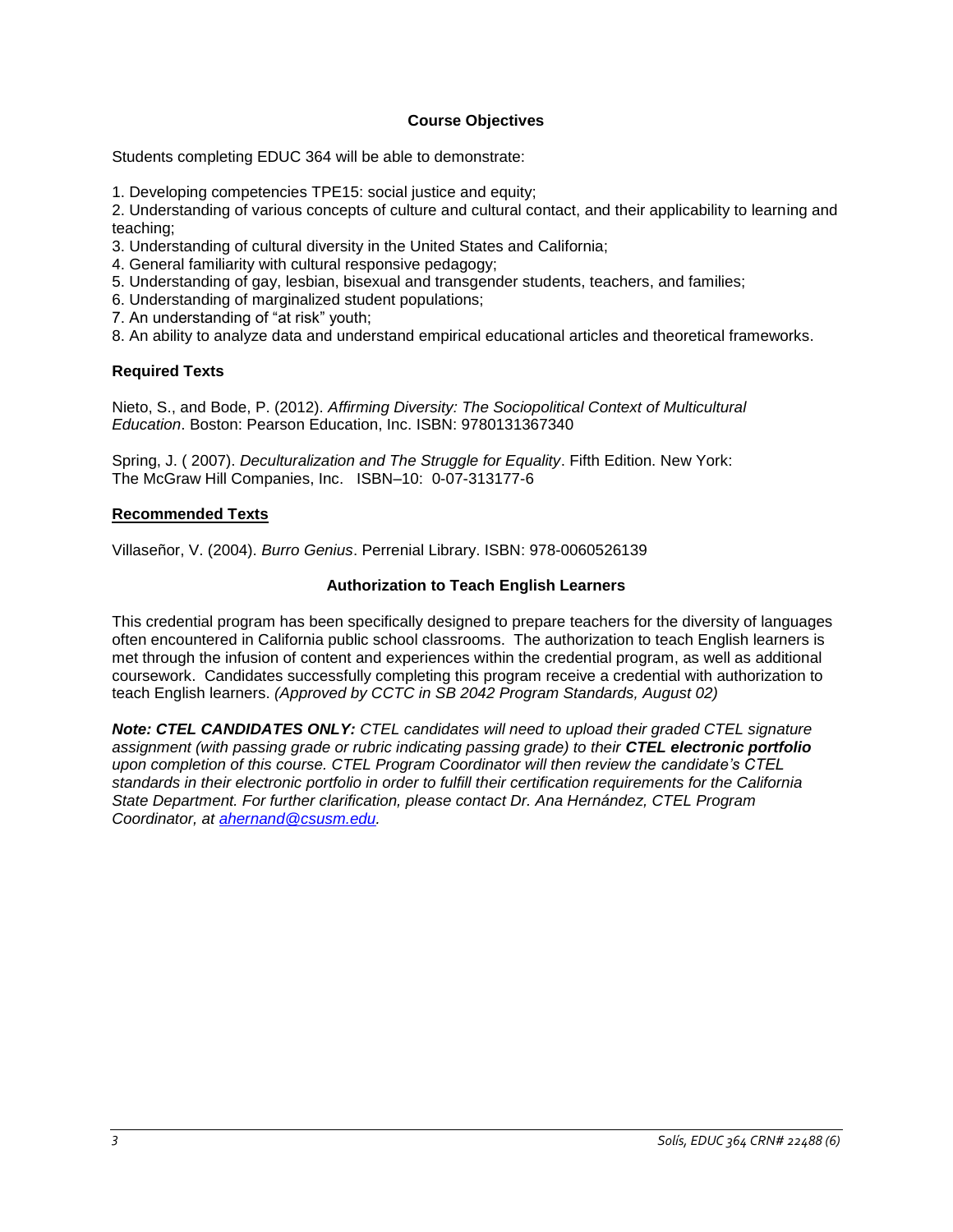# **STUDENT LEARNING OUTCOMES**

## **Teacher Performance Expectation (TPE) Competencies**

<span id="page-3-0"></span>The course objectives, assignments, and assessments have been aligned with the CTC standards for the Multiple or Single Subject Credential. This course is designed to help teachers seeking a California teaching credential to develop the skills, knowledge, and attitudes necessary to assist schools and district in implementing effective programs for all students. The successful candidate will be able to merge theory and practice in order to realize a comprehensive and extensive educational program for all students. You will be required to formally address the following TPEs in this course:

## *TPE 15: Social Justice and Equity:*

Teacher candidates will be able to identify issues of social justice and equity in the classroom and can apply appropriate instructional strategies to ensure equal outcomes for diverse students. They will be familiar with ideas, definitions, and major theorists in the fields of multicultural education, social reconstruction, and democratic education. Pluralism and divergent perspectives on educating students will be the foundation of designing effective lessons and instructional practices for diverse students. Candidates will understand when and how to collaborate with others, especially curriculum specialists, community leaders, and parents on preparing relevant and appropriate instructional activities, curricular units, and school structures that would provide equitable outcomes for students from different linguistic, cultural, and social economic backgrounds.

## **California Teacher Performance Assessment (CalTPA)**

<span id="page-3-1"></span>Beginning July 1, 2008 all California credential candidates must successfully complete a state-approved system of teacher performance assessment (TPA), to be embedded in the credential program of preparation. At CSUSM this assessment system is called the CalTPA or the TPA for short.

To assist your successful completion of the TPA, a series of informational seminars are offered over the course of the program. TPA related questions and logistical concerns are to be addressed during the seminars. Your attendance to TPA seminars will greatly contribute to your success on the assessment.

Additionally, SoE classes use common pedagogical language, lesson plans (lesson designs), and unit plans (unit designs) in order to support and ensure your success on the TPA and more importantly in your credential program.

The CalTPA Candidate Handbook, TPA seminar schedule, and other TPA support materials can be found on the SoE website:<http://www.csusm.edu/education/CalTPA/ProgramMaterialsTPA.html>

# **GENERAL CONSIDERATIONS**

#### **Assessment of Professional Dispositions**

<span id="page-3-3"></span><span id="page-3-2"></span>Assessing a candidate's dispositions within a professional preparation program is recognition that teaching and working with learners of all ages requires not only specific content knowledge and pedagogical skills, but positive attitudes about multiple dimensions of the profession. The School of Education has identified six dispositions – social justice and equity, collaboration, critical thinking, professional ethics, reflective teaching and learning, and life-long learning—and developed an assessment rubric. For each dispositional element, there are three levels of performance - *unacceptable*, *initial target*, and *advanced target*. The description and rubric for the three levels of performance offer measurable behaviors and examples.

The assessment is designed to provide candidates with ongoing feedback for their growth in professional dispositions and includes a self-assessment by the candidate. The dispositions and rubric are presented, explained and assessed in one or more designated courses in each program as well as in clinical practice. Based upon assessment feedback candidates will compose a reflection that becomes part of the candidate's Teaching Performance Expectation portfolio. Candidates are expected to meet the level of *initial target* during the program.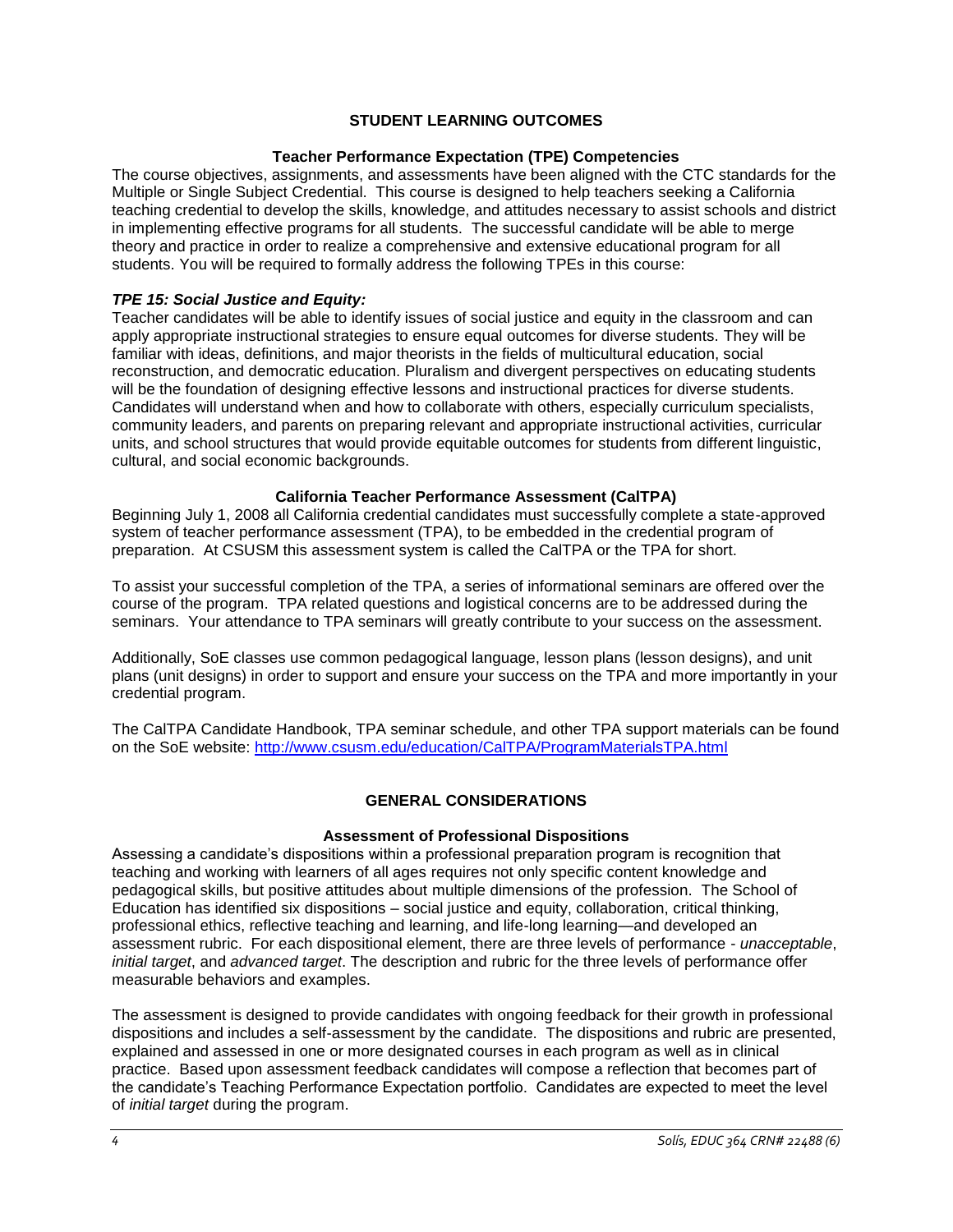### **Professional Disposition and Behavior at All Times:**

Respect, professionalism, and when appropriate, charity, are necessary for a positive, healthy learning environment. All students are entitled to their opinions. Students demonstrating negative attitudes and/or disruptive behavior will not be tolerated under any circumstances and will be referred immediately to the University Dean of Student Affairs and/or the CEHHS Associate Dean. Grades and course credit may be affected by inappropriate professional dispositions and/or behavior.

## **School of Education Attendance Policy**

<span id="page-4-0"></span>Due to the dynamic and interactive nature of courses in the School of Education, all candidates are expected to attend all classes and participate actively. At a minimum, candidates must attend more than 80% of class time, or s/he may not receive a passing grade for the course at the discretion of the instructor. Individual instructors may adopt more stringent attendance requirements. Should the candidate have extenuating circumstances, s/he should contact the instructor as soon as possible. *(Adopted by the COE Governance Community, December, 1997).*

Instructor application of attendance policy: Students are encouraged and expected to attend all sessions during the course, however, since we all have unforeseeable circumstances, one absence will be excused without penalty.

## **Students with Disabilities Requiring Reasonable Accommodations**

<span id="page-4-1"></span>Candidates with disabilities who require reasonable accommodations must be approved for services by providing appropriate and recent documentation to the Office of Disable Student Services (DSS). This office is located in Craven Hall 4300, and can be contacted by phone at (760) 750-4905, or TTY (760) 750-4909. Candidates authorized by DSS to receive reasonable accommodations should meet with their instructor during office hours or, in order to ensure confidentiality, in a more private setting.

# **All University Writing Requirement**

<span id="page-4-2"></span>The writing requirements for this class will be met as described in the assignments. Every course at the university, including this one must have a writing requirement of at least 2500 words.

# **CSUSM Academic Honesty Policy**

<span id="page-4-3"></span>"Students will be expected to adhere to standards of academic honesty and integrity, as outlined in the Student Academic Honesty Policy. All written work and oral presentation assignments must be original work. All ideas/materials that are borrowed from other sources must have appropriate references to the original sources. Any quoted material should give credit to the source and be punctuated with quotation marks.

Students are responsible for honest completion of their work including examinations. There will be no tolerance for infractions. If you believe there has been an infraction by someone in the class, please bring it to the instructor's attention. The instructor reserves the right to discipline any student for academic dishonesty in accordance with the general rules and regulations of the university. Disciplinary action may include the lowering of grades and/or the assignment of a failing grade for an exam, assignment, or the class as a whole."

Incidents of Academic Dishonesty will be reported to the Dean of Students. Sanctions at the University level may include suspension or expulsion from the University.

# <span id="page-4-4"></span>**Plagiarism**

As an educator, it is expected that each candidate will do his/her own work, and contribute equally to group projects and processes. Plagiarism or cheating is unacceptable under any circumstances. If you are in doubt about whether your work is paraphrased or plagiarized see the Plagiarism Prevention for Students website [http://library.csusm.edu/plagiarism/index.html.](http://library.csusm.edu/plagiarism/index.html) If there are questions about academic honesty, please consult the University catalog.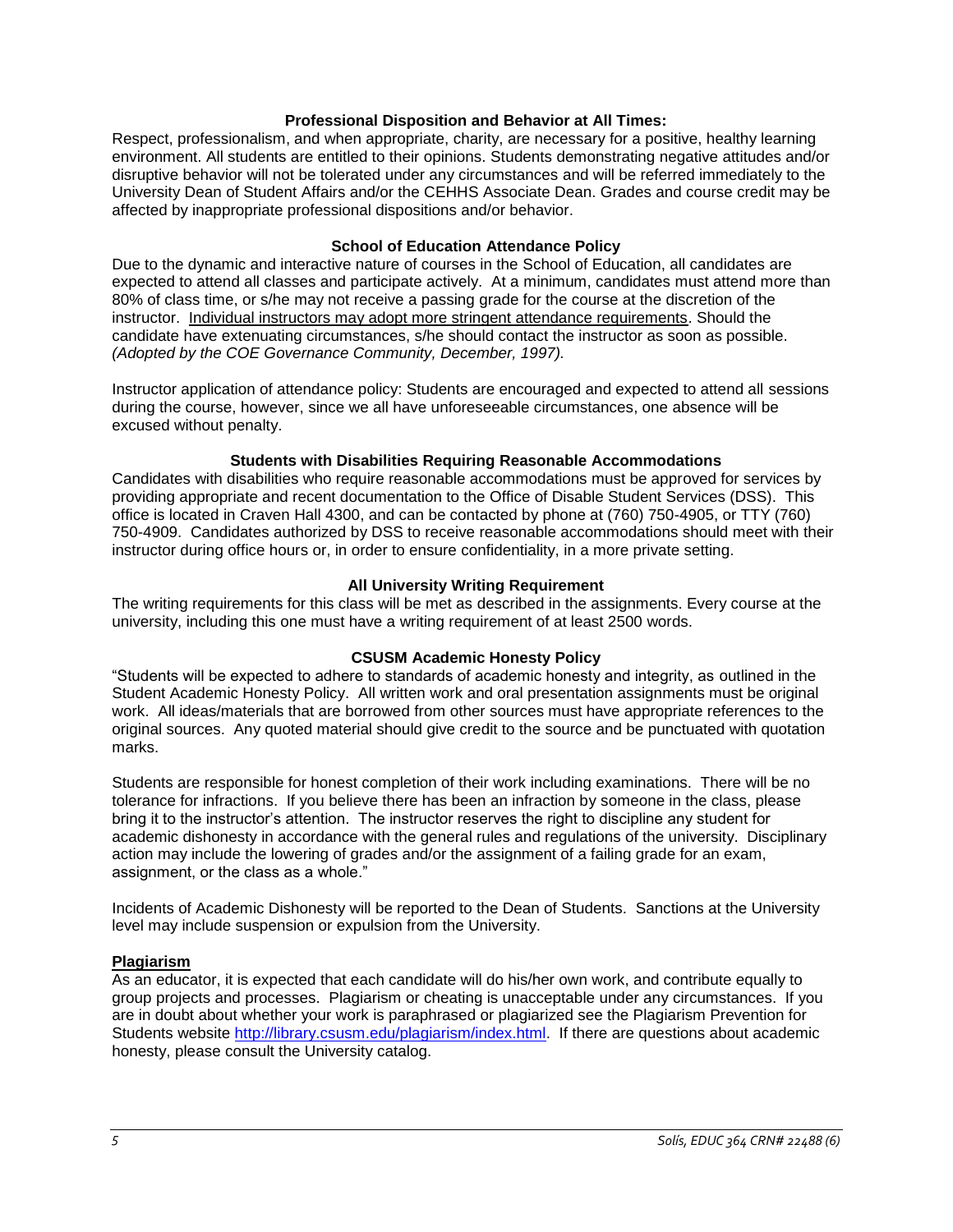# <span id="page-5-0"></span>**Appeals**

Every student has the right to appeal grades, or appeal for redress of grievances incurred in the context of any course. Disputes may be resolved informally with the professor, or through the formal appeal process. For the latter, consult Dr. Manuel Vargas, Director of Teacher Education, School of Education CEHHS.

### **Use of Technology**

<span id="page-5-1"></span>Candidates are expected to demonstrate competency in the use of various forms of technology (i.e. word processing, electronic mail, Moodle, use of the Internet, and/or multimedia presentations). Specific requirements for course assignments with regard to technology are at the discretion of the instructor. Keep a digital copy of all assignments for use in your teaching portfolio. All assignments will be submitted online, and some will be submitted in hard copy as well. Details will be given in class.

#### **Electronic Communication Protocol**

<span id="page-5-2"></span>Electronic correspondence is a part of your professional interactions. If you need to contact the instructor, e-mail is often the easiest way to do so. It is my intention to respond to all received e-mails in a timely manner. Please be reminded that e-mail and on-line discussions are a very specific form of communication, with their own nuances and etiquette. For instance, electronic messages sent in all upper case (or lower case) letters, major typos, or slang, often communicate more than the sender originally intended. With that said, please be mindful of all e-mail and on-line discussion messages you send to your colleagues, to faculty members in the School of Education, or to persons within the greater educational community. All electronic messages should be crafted with professionalism and care. Things to consider:

- Would I say in person what this electronic message specifically says?
- How could this message be misconstrued?
- Does this message represent my highest self?
- Am I sending this electronic message to avoid a face-to-face conversation?

In addition, if there is ever a concern with an electronic message sent to you, please talk with the author in person in order to correct any confusion.

# **Classroom Courtesy Rules**

<span id="page-5-3"></span>Please turn off or silence your cellular phones.

Please refrain from texting and engaging in inappropriate use of computer during class. If you choose to bring food, please make sure that it does not interfere with presentations or instruction. Please refrain from having private conversations during class.

# *Note: Lack of compliance with the above listed rules will hinder your final grade.*

# **All Rights Reserved**

<span id="page-5-4"></span>As instructor of record, I reserve the right to change, add to, or delete any and all materials.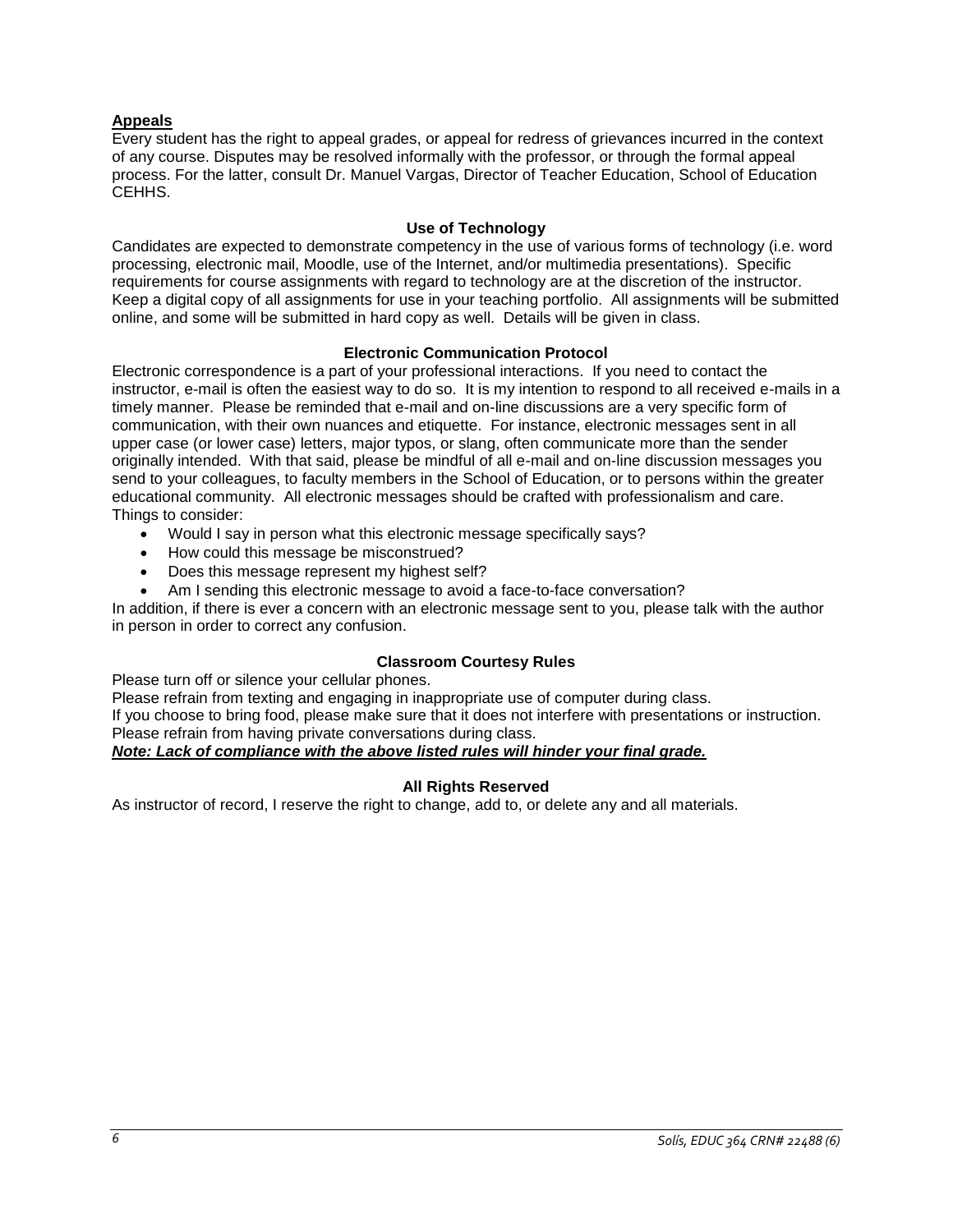# **COURSE REQUIREMENTS**

## <span id="page-6-1"></span><span id="page-6-0"></span>**There are 100 points possible:**

## **1. Attendance, Participation, and Professional Disposition (12 points)**

First is the expectation that you will attend all class sessions prepared to actively participate in class activities, group and individual sharing, and discussions on various topics and assigned reading. Please refer to the guidelines for the School of Education Attendance Policy and the attendance requirements for this course below. Please communicate any attendance issues directly with the instructor.

- a. Missing more than one class meeting will result in the reduction of one letter grade;
- b. Arriving late/leaving early on more than 2 occasions will be equivalent to an absence;
- c. Serious illness and emergency situations will be considered on a case-by-case basis for extenuating circumstances.
- d. Student may negotiate to make up one absence. This can be made-up by shadowing/volunteering with an assigned professional educator or administrator of the instructor's choice for a total of 3 hours and a 1 to 2 page reflection on the shadowing/volunteer experience.

Your professional disposition is related to how you conduct yourself in class in relation to social justice and equity, collaboration, critical thinking, professional ethics, reflective teaching and learning, and lifelong learning. Respect, professionalism, and when appropriate, charity, are necessary for a positive, healthy learning environment. All students are entitled to their opinions. Students demonstrating negative attitudes and /or disruptive behavior will not be tolerated under any circumstances and will be referred immediately to the University Dean of Student Affairs and/or the CoEHHS Associate Dean. Grades and course credit may be affected by inappropriate professional dispositions and/or behavior.

## **DUE: Ongoing** throughout the Spring 2015 semester.

*Please Note: Class will begin on time, unless otherwise stated or announced.*

# **2. Personal History of Otherness: Who am I? (24 points)**

This assignment gives you the chance to analyze your personal history as you see yourself in terms of the eight categories of *otherness*: race/ethnicity, gender, religion, sexual orientation, socioeconomic status, age, physical/mental ability, and language. For this assignment the student will:

- a. Rank the eight categories from most important to least important in regards to who you are as an individual.
- b. Write one page for each category about your relationship to "otherness." Reflect on your own experiences in terms of your social context, your family background, and other factors determined by your own circumstances and upbringing. Include SPECIFIC examples of events and situations that you feel shaped your views on these issues. Be sure to situate your examples in the context of assumptions about schooling and education. To the extent possible, relate your experiences to the theory and praxis in readings, class discussions and activities. Remember, this information will help you learn about yourself as you discover how others view you in our society, how your future students might view you, and how you might view your students from diverse backgrounds.
- c. Present and discuss your assignment within a larger class dialogue. This presentation can be done through a Power Point, iMovie, Prezi, or any other multimedia format that fits your needs.

More detailed directions and rubric for grading assignment will be given in class. Please preview rubric at the end of the syllabus. Directions and rubrics will be available on Moodle.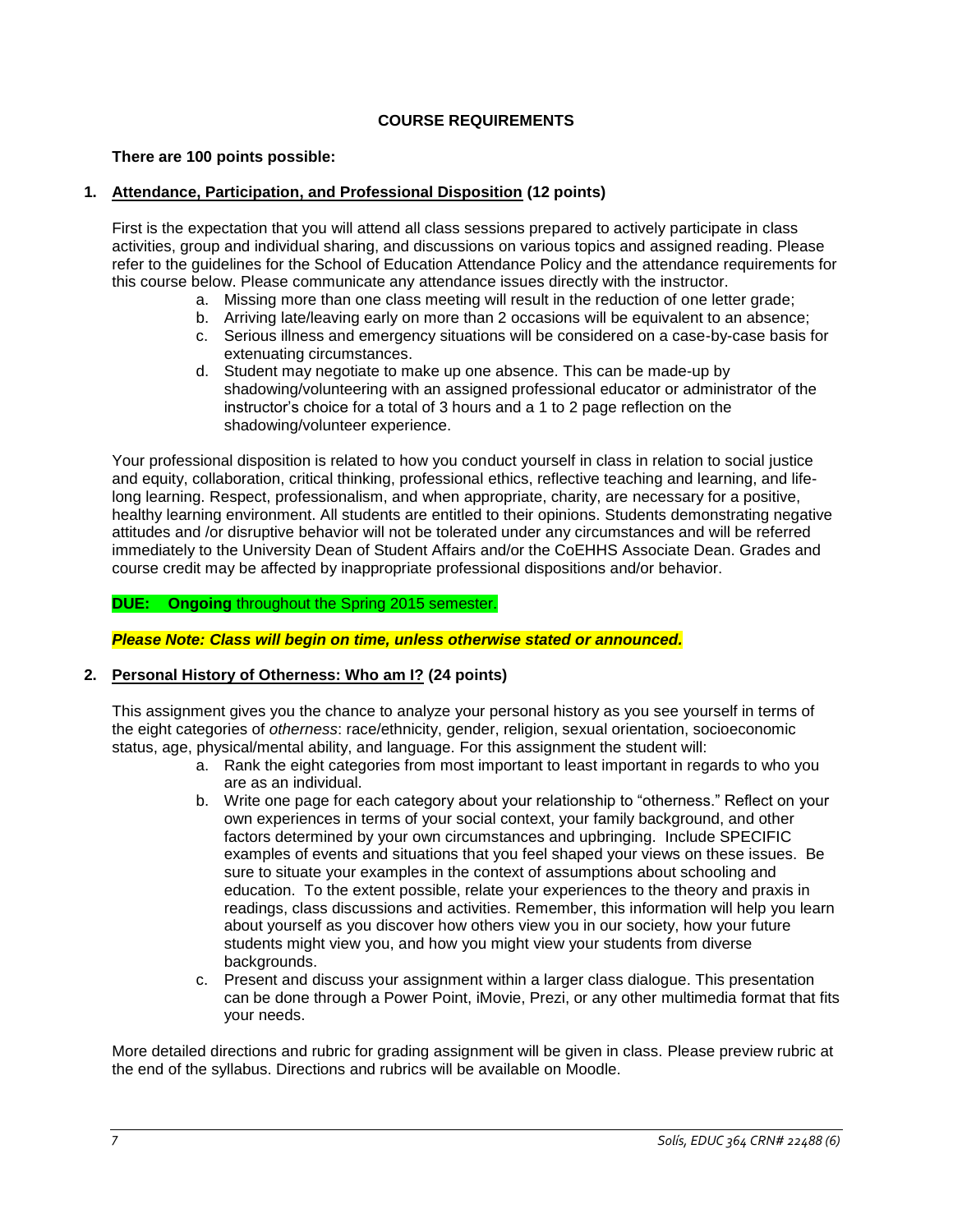# **DUE: Feb. 16** – Completed DRAFT with ½ page for all sections **Mar. 23** – FINAL Draft

*Please Note: This assignment meets the university writing requirement of at least 2500 word paper for the course. Instructions will be available on Cougar Courses.*

*Please submit both through Moodle and bring a hardcopy to class for both due dates.*

# **3. Weekly Reading Reflection (15 points)**

- a. Weekly Reading In order to have the type of discussions that this course requires, it is crucial that students read the material before class. In order to receive participation points for the week, students must come prepared to class with a synthesis of key points of the week's reading and your personal thoughts/similar experiences of the featured case studies in the chapters.
- b. Reading Reflection Submit a 1 page reflection commenting on the course readings, discussions, and/or films into Moodle. Please include personal connections, explanations as to how and why your perspective as an educator has changed, or is changing, and what you think your next steps will be in understanding the needs of diverse students in relation to the readings. Please focus on social justice and equity. Be introspective, addressing issues and experiences from the readings or class discussions that spark your imagination. These reflections will be submitted after our weekly course sessions. **Please refer to directions for Weekly Reading Reflection handout.**
- c. Discussion Using your reflection, please be prepared to discuss in class with a group of your peers.

More detailed directions and rubric for grading assignment will be given in class. Please preview rubric at the end of the syllabus. Directions and rubrics will be available on Moodle.

# **DUE: Ongoing** throughout the Spring 2015 semester.

*Please Note: Weekly reading reflections will be submitted through Moodle. There will be a one point deduction in this category for each missed assignment. IMPORTANT: You will not be able to make up a missed reflection submission once it is closed on Moodle.*

# **4. Weekly Discussion Forums (5 points)**

- a. Discussion Forum In order to have additional exposure to current events and research related to the topic pertinent to this course, students will be required to respond and interact with peers using Moodle Forums. These responses and interactions will consist of:
	- 1. Responding to a question, vignette, news article, current event, research, or video. You may include personal connections, your perspective, and most importantly how it relates to our school system and your future students. The response should be at least 100-150 words in length.
	- 2. Reply to at least 1 peer entry in our Moodle forums.

#### **DUE: Ongoing** throughout the Spring 2015 semester.

*Please Note: Weekly Moodle discussion forums will close when the new week's question, vignette, news article, current event, research, or video is posted. There will be ½ point for your entry and ½ point for responding to at least 1 classmate. IMPORTANT: You will not be able to make up a missed discussion forum once it is closed on Moodle.*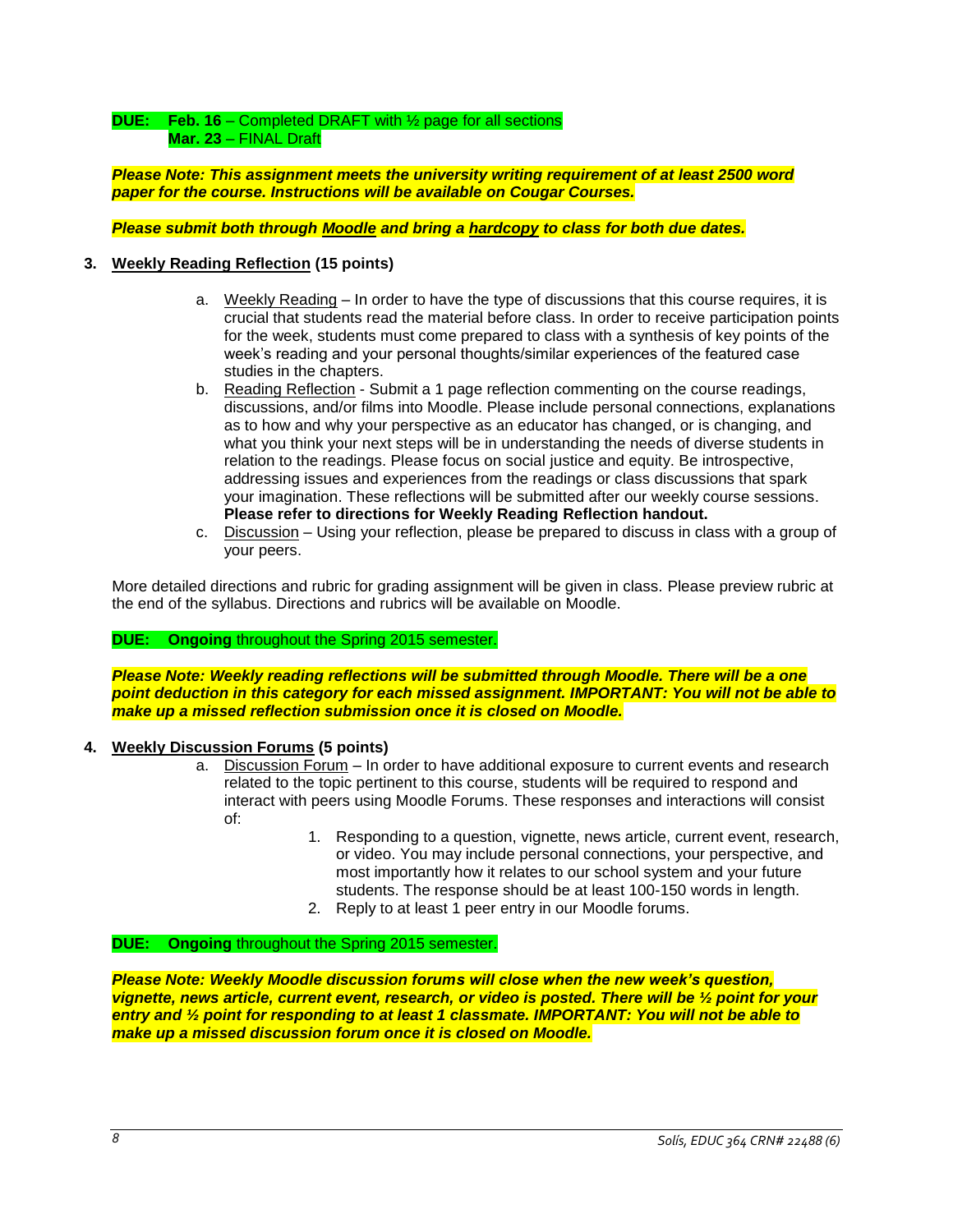# **5. Group Reading Facilitation/Teaching (14 points)**

Students are required to sign up with a peer teaching group. Your group will be responsible for teaching your classmates the assigned material in Joel Spring's *Deculuralization and the Struggle for Equality* for one session of the course. Groups will be formed on fourth session. Each group should have three to five members. Your **group** will:

- a. Condense the information from your assigned chapter in such a way as to make the content accessible to your classmates;
- b. Attempt to utilize creative instructional strategies that should be inclusive of all members in the class;
- c. Provide a 20-30 minute discussion that is interactive and should engage the class and allow us to examine the material in a meaningful way that promotes critical thinking and varied perspectives;
- d. Facilitate a discussion where the past is connected/found relevant to the present in our schools;
- e. Create a presentation using multi-media formats that fit your needs;
- f. Write a 2 page summary of the chapter highlights and how the group worked together to accomplish the task.

You are encouraged to add additional resources and current events related to the topics.

More detailed directions and rubric for grading assignment will be given in class. Please preview rubric at the end of the syllabus. Directions and rubrics will be available on Moodle.

**DUE: March 2; March 9; March 16 (various dates dependent on the day specific groups facilitate)**

*Please Note: The 2 page summary will be a group activity. Each group member is to submit the summary on Moodle and provide only one hardcopy on the day of your presentation.*

#### **6. School Diversity Assessment (20 points)**

Students are required to sign up with a group to assess the diversity of three schools from the same district and grade span. This will be a comparison of factors such as academic achievement, qualified staff, community resources, and parental involvement at the sites. Your **group** will:

- a. Compare and analyze different factors affecting school diversity;
- b. Provide a 20 minute presentation that is interactive and should engage the class and allow us to examine the data in a meaningful way that promotes critical thinking and varied perspectives;
- c. Create a presentation using multi-media formats that fit your needs;
- d. Write a 2 page reflection summarizing:
	- i. A brief description of school demographics;
	- ii. Analysis, assumptions, questions, or wonderings;
	- iii. How the group worked together to accomplish the task.

More detailed directions and rubric for grading assignment will be given in class. Please preview rubric at the end of the syllabus. Directions and rubrics will be available on Moodle.

# **DUE: April 6; April 13; April 20; April 27; May 4 (various dates dependent on sign-up of groups)**

*Please Note: We'll start with guest lecturers, followed by our School Diversity Assessment Projects. Also, the 2 page summary will be a group activity. Each group member is to submit the summary on Moodle and provide only one hardcopy on the day of your presentation.*

#### **7. Diversity Action Plan (10 points)**

As a way to synthesize all of the information that has been learned in the semester, students will create a personal diversity action plan that will discuss how each future teacher will personal address the achievement gap and promote learning for all students. Plans will be shared during the last class. The individual student will:

a. Deliver a 5-7 minute presentation of personal diversity action plan using any multi-media format the student desires;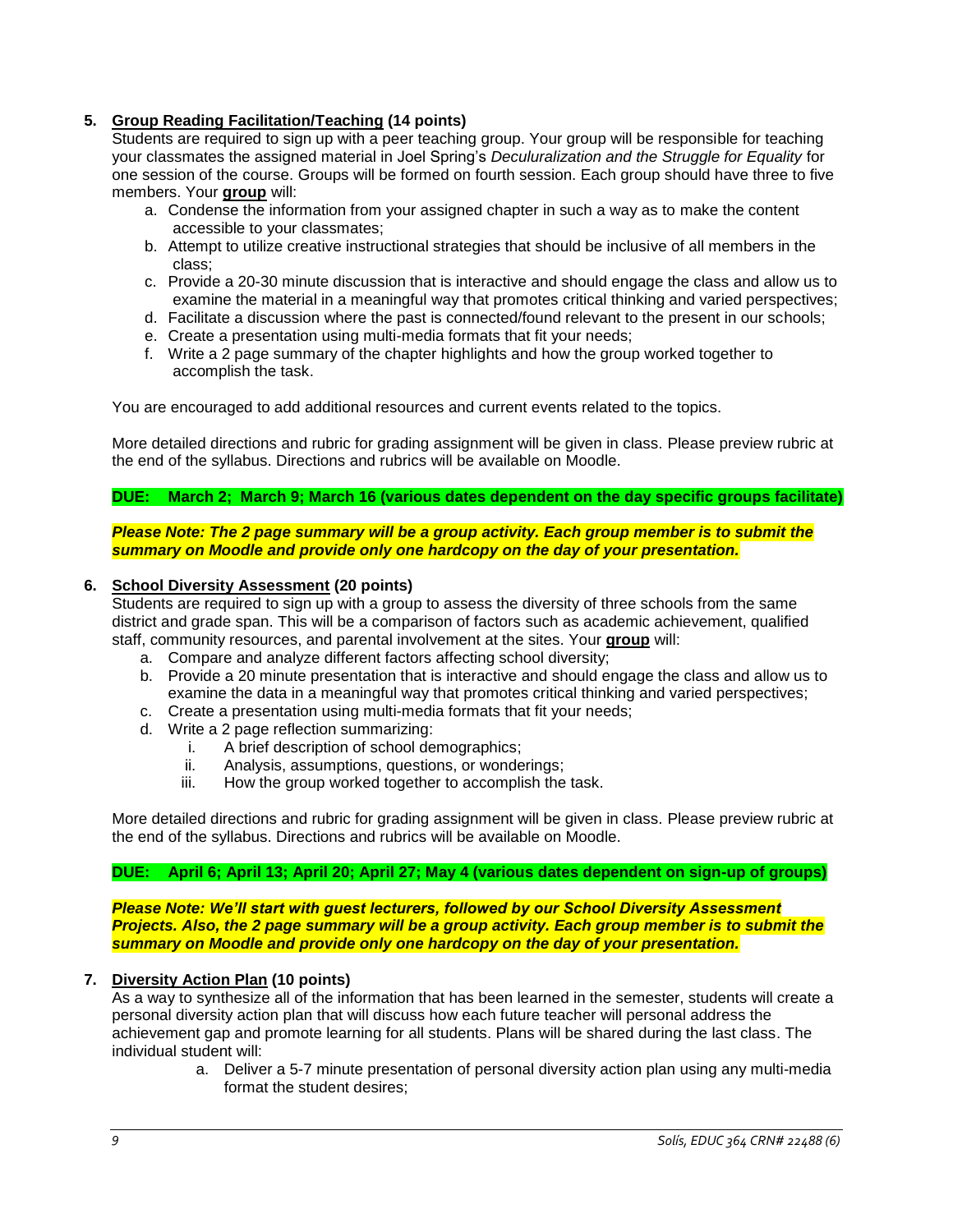b. Write a 3 to 5 page paper outlining the personal diversity action plan that demonstrates knowledge gained through this course on multicultural education, diversity in schooling, and self-reflection.

More detailed directions and rubric for grading assignment will be given in class. Please preview rubric at the end of the syllabus. Directions and rubrics will be available on Moodle.

# **DUE: May 4 – Last Day of class!**

*Please Note: Please submit both through Moodle and bring a hardcopy to class. The last day will be packed with presentations and final reflections. Please be prompt and ready to begin by 5:30pm.*

## **Format for Written Assignments**

<span id="page-9-0"></span>Please follow the following guidelines when writing your papers and reflections.

- Word–processed (Please use Microsoft Word or a compatible program that can be opened with Word such as Open Office.org which can be downloaded for free) Note: Assignments done in Google docs might not open properly in classroom container. Please convert to pdf/text before uploading anything done with Google docs!
- 1" margins, double-spaced, 12 point in a standard font (Times New Roman or Arial)
- Correct use of grammar, spelling and punctuation
- Submit assignments on time (late submission = one grade reduction for each session)
- Name and date on papers (typed in)
- References and citations in APA format [\(https://owl.english.purdue.edu/owl/resource/560/03/](https://owl.english.purdue.edu/owl/resource/560/03/) or also available on your "Reference" tab in MS Word)

#### **Electronic Submissions of Assignments**

<span id="page-9-1"></span>All assignments are to be turned into the Moodle shell (Cougar Course) on time. Points will be deducted for late submissions as the work you do is essential to the discussions conducted in this course. Make sure you turn in the assignments in MS Word, 12-font, and in Times New Roman or Arial.

#### **Grading Standards**

<span id="page-9-2"></span>All students will come prepared to class; readings and homework assignments are listed on the dates on which they are due. All required work is expected to be on time. One grade level will be deducted for each class meeting for which it is late (e.g., an "A" assignment that is submitted one class session late will be marked down to a "B"). Unless prior instructor approval is secured, assignments will not be accepted three class sessions after which they are due. Exceptions will be handled on a case-by-case basis, as determined by the instructor.

It is expected that students will proofread and edit their assignments prior to submission. Students will ensure that the text is error-free (grammar, spelling), and ideas are logically and concisely presented. The assignment's grade will be negatively affected as a result of this oversight. Each written assignment will be graded approximately 80% on content and context (detail, logic, synthesis of information, depth of analysis, etc.), and 20% on mechanics (grammar, syntax, spelling, format, uniformity of citation, etc.). All citations, where appropriate, will use American Psychological Association (APA) format. Consult American Psychological Association (APA) Manual, 6th edition for citation guidance. Or consult the Purdue University Online Writing Lab (OWL).<https://owl.english.purdue.edu/owl/resource/560/01/>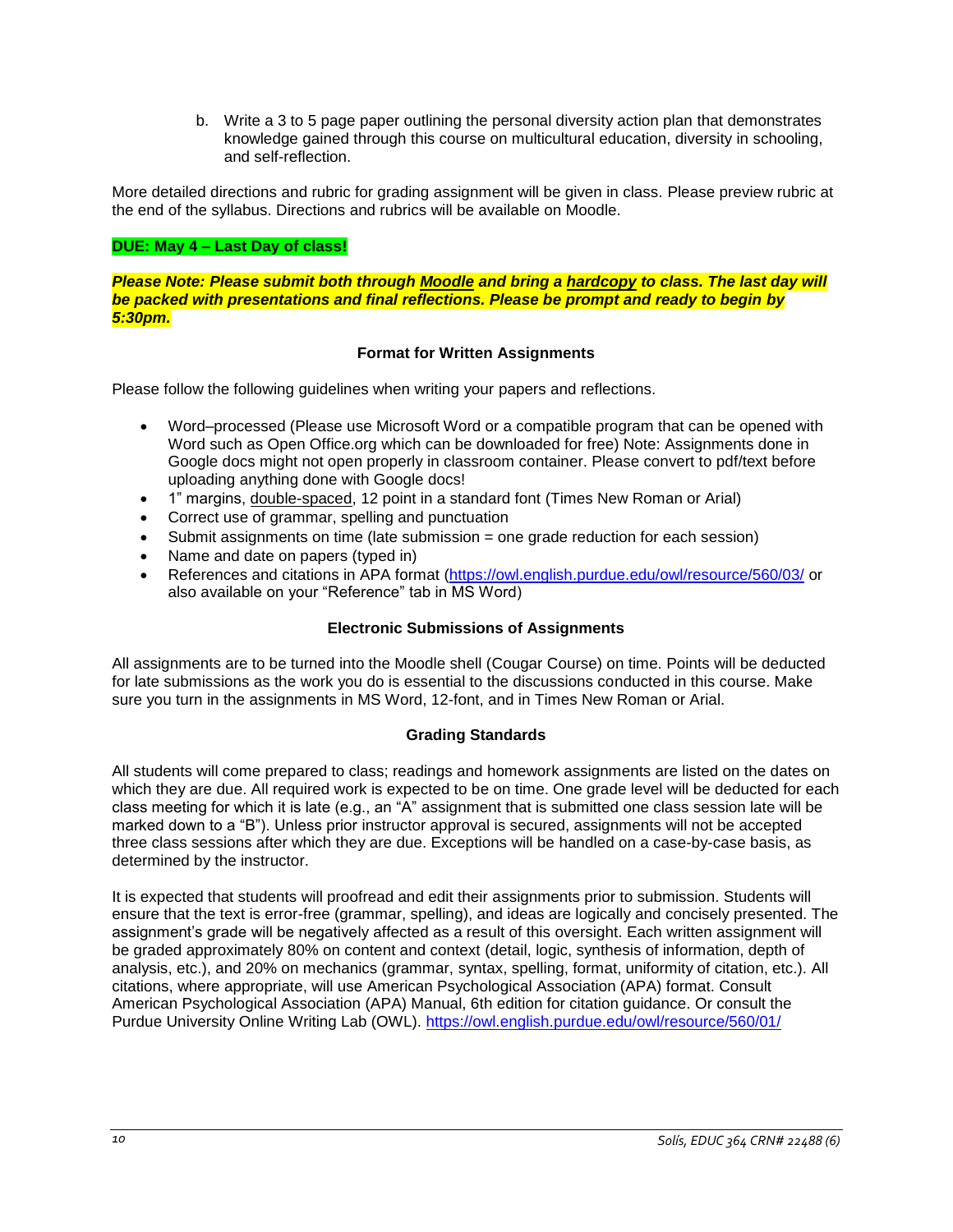Grading will also include a component of "professional demeanor." Students will conduct themselves in ways that are generally expected of those who are entering the education profession. This includes but is not limited to:

- On-time arrival to all class sessions;
- Advance preparation of readings and timely submission of assignments;
- Respectful participation in all settings (e.g., whole group, small group, in/outside of class, online forums)

| Attendance, Participation, Professional Disposition | 12 points           |
|-----------------------------------------------------|---------------------|
| <b>Personal History of Otherness</b>                | 24 points           |
| <b>Weekly Reading Reflections</b>                   | 15 points           |
| <b>Weekly Discussion Forums</b>                     | 5 points            |
| <b>Group Reading Facilitation/Teaching</b>          | 16 points           |
| <b>School Diversity Assessment</b>                  | 18 points           |
| <b>Diversity Action Plan</b>                        | 10 points           |
|                                                     | 100 points possible |

## <span id="page-10-0"></span>**Grading Scale**

| $95 - 100$ A  | $90 - 94$ A- |
|---------------|--------------|
| $87 - 89 B +$ | $83 - 86 B$  |
| $80 - 82 B$   | 77 – 79 C+   |
| $73 - 76$ C   | $70 - 72$ C- |
| $60 - 69$ D   | $0 - 59 F$   |

*Note: Students taking EDUC 364 as a prerequisite for teacher credential and graduate programs are reminded that the SCHOOL OF EDUCATION requires completion of this course with a C+ or higher for these purposes.*

#### **Assessment Rubric/ Grade Descriptors**

<span id="page-10-1"></span>**A=Exceeds Expectations:** The student consistently performs and participates in an **exemplary** manner. Each assignment receives in-depth exploration and reflection based upon research, observations and classroom implementation, when possible. All work is submitted in a professional manner using APA style when appropriate. Presentations are consistent with professional expectations, providing appropriate visual aids, appropriate handouts, and are well prepared. Professional and responsible behavior, including timely attendance and submission of assignments, are practiced in a consistent manner.

**B=Adequately Meets Expectations**: The student meets outcomes expectations in a **satisfactory** manner. Each assignment is based upon research, observations and classroom implementation, when possible. Generally, work is submitted in a professional manner using APA style when appropriate. Generally, presentations are consistent with professional expectations, providing appropriate visual aids, appropriate handouts, and are well prepared. Most of the time, professional and responsible behavior, including timely attendance and submission of assignments, are practiced in a consistent manner.

**C=Minimal Performance:** The student's skills are weak and do not meet expectations. Each assignment is based upon opinion rather than research, theory, and best practices. Reflection is shallow. Assignments are submitted without APA style, thorough proofreading and organization. The student needs a great deal of guidance. The student is consistently late with work and has classroom attendance problems.

**"D" or "F" students** fail to meet the minimum requirements of a "C." The specific grade will be determined based on rate of assignment completion, attendance, etc.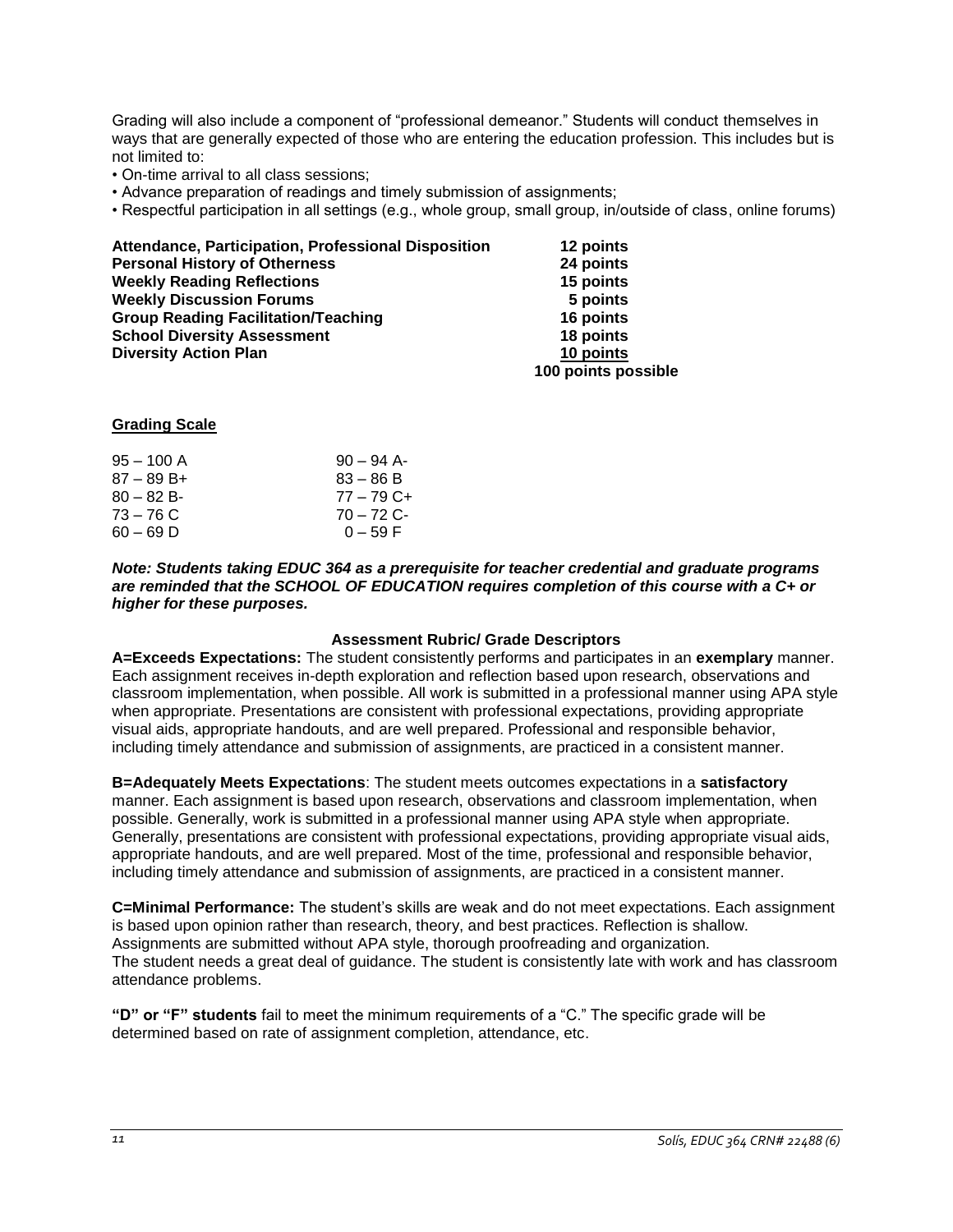# **TENTATIVE COURSE SCHEDULE**

<span id="page-11-0"></span>

| <b>Date</b>                                             | <b>Topics</b>                                                                                                                                                                                                                                                                               | <b>Readings and Assignments</b><br>Due by Monday                                                                                                                                                                                        |
|---------------------------------------------------------|---------------------------------------------------------------------------------------------------------------------------------------------------------------------------------------------------------------------------------------------------------------------------------------------|-----------------------------------------------------------------------------------------------------------------------------------------------------------------------------------------------------------------------------------------|
| <b>Session 1</b><br><b>Monday</b><br><b>January 19</b>  | <b>HOLIDAY</b>                                                                                                                                                                                                                                                                              | <b>HOLIDAY</b>                                                                                                                                                                                                                          |
| <b>Session 2</b><br><b>Monday</b><br>January 26         | Introductions / Syllabus Overview<br><b>Reflection Formats &amp; Discussion Forums</b><br>Conceptions/Misconceptions of Culture<br>Sociopolitical Context of MC Education<br>Cultural Issues in Education and Society                                                                       | 'Bring copy of syllabus<br>Due Friday Jan 30th: Discussion Forum                                                                                                                                                                        |
| <b>Session 3</b><br><b>Monday</b><br><b>February 2</b>  | <b>Cultural Terms</b><br>Complexity of Identity<br><b>Assignment Introduction:</b><br><b>Personal History of Otherness</b>                                                                                                                                                                  | Nieto: Ch. 1 (Sociopolitical)<br>Nieto: Ch. 2 (Terminology)<br>Tatum: "The Complexity of Identity"<br><b>Due: Reflection</b><br><b>Due: Discussion Forum</b>                                                                            |
| <b>Session 4</b><br><b>Monday</b><br><b>February 9</b>  | Mult-Cult. Ed. & School Reform<br>Movie: Shadow of Hate (History of<br>Racism and Discrimination in US)                                                                                                                                                                                     | Nieto: Ch. 3 (School Reform)<br>Due: Reflection<br><b>Due: Discussion Forum</b>                                                                                                                                                         |
| <b>Session 5</b><br><b>Monday</b><br><b>February 16</b> | Personal History of Otherness Activity<br><b>Assignment Introduction:</b><br><b>Group Reading Facilitation</b><br>(Spring Textbook)<br>Create groups for Spring text facilitation<br>Framework for Mult-Cult. Ed.<br>Racism, Discrimination, Expectation of<br><b>Students' Achievement</b> | Ch. 4 (Discrimination)<br>Nieto:<br><b>Due: Reflection</b><br><b>Due: Discussion Forum</b><br>Due: DRAFT - Personal History of Otherness                                                                                                |
| Session 6<br><b>Monday</b><br>February 23               | Spring text groups meet in class<br>Curriculum, Pedagogy, & Climate                                                                                                                                                                                                                         | Ch. 5 (School Structure/Org)<br>Nieto:<br>Spring: Read your group's chapter<br>Due: Reflection<br><b>Due: Discussion Forum</b>                                                                                                          |
| <b>Session 7</b><br><b>Monday</b><br>March 2            | Spring Text Facilitation: Ch. 1 & 2<br>Influence of Culture on Learning<br><b>Culturally Relevant Teaching</b><br><b>Assignment Introduction:</b><br><b>School Diversity Assessment Project</b>                                                                                             | Nieto: Ch. 6 (Cultural Identity)<br>Spring: Ch. 1 (Anglo-Am.)<br>Spring: Ch. 2 (Nat. Am.)<br><b>Due: Reflection</b><br><b>Due: Discussion Forum</b><br>Due: Spring chapter presentation & 2 page<br>summary, if your group facilitates. |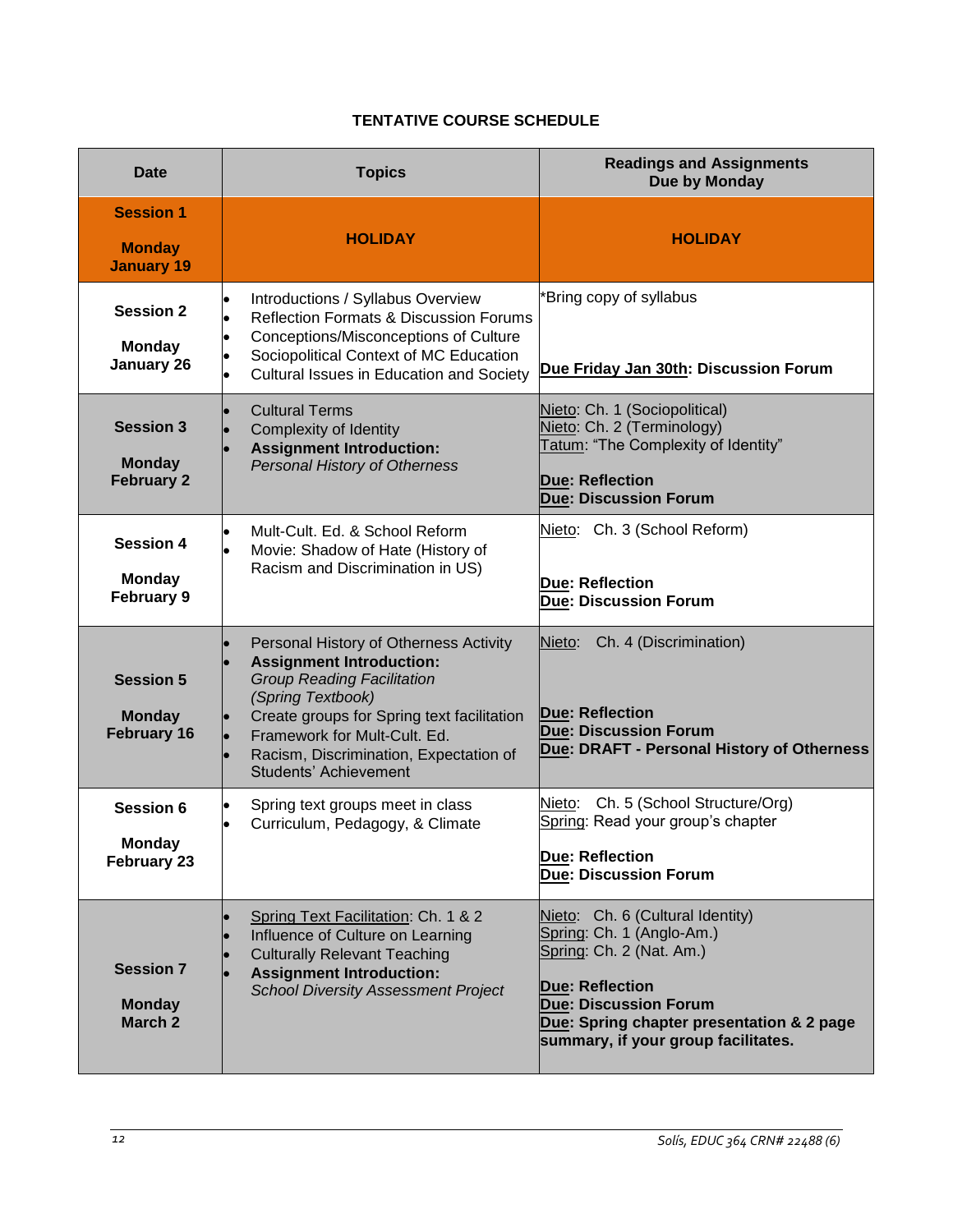| <b>Session 8</b><br><b>Monday</b><br>March <sub>9</sub> | Spring Text Facilitation: Ch. 3 & 4<br>Linguistic Diversity in US Classrooms<br>Second Language Acquisition Theories<br>Create groups & decide on topics for<br><b>School Diversity Assessment Project</b><br><b>School Diversity Assessment</b><br>Project - groups meet | Nieto: Ch. 7 (ELLs)<br>Spring: Ch. 3 (African Am.)<br>Spring: Ch. 4 (Asian Am.)<br>Due: Reflection<br><b>Due: Discussion Forum</b><br>Due: Spring chapter presentation & 2 page<br>summary, if your group facilitates.                              |
|---------------------------------------------------------|---------------------------------------------------------------------------------------------------------------------------------------------------------------------------------------------------------------------------------------------------------------------------|-----------------------------------------------------------------------------------------------------------------------------------------------------------------------------------------------------------------------------------------------------|
| <b>Session 9</b><br><b>Monday</b><br>March 16           | Spring Text Facilitation: Ch. 5 & 6<br>Factors Affecting Academic Achievement Spring: Ch. 5 (Hispanic Am.)<br>for Students of Color<br>The Immigrant Experience<br><b>School Diversity Assess.</b><br>Project - groups meet                                               | Nieto: Ch. 8 (School Achievement)<br>Spring: Ch. 6 (Civil Rights)<br><b>Due: Reflection</b><br><b>Due: Discussion Forum</b><br>Due: Spring chapter presentation & 2 page<br>summary, if your group facilitates.                                     |
| <b>Session 10</b><br><b>Monday</b><br>March 23          | <b>Assignment Introduction:</b><br>My Diversity Action Plan<br>(Class Final)<br><b>School Diversity Assess.</b><br>Project - groups meet<br>Learning from Students<br>Families & Communities                                                                              | Nieto: Ch. 9 (Identity & Learning)<br><b>Due: Reflection</b><br><b>Due: Discussion Forum</b><br>Due: Final Draft - Personal History of<br><b>Otherness</b>                                                                                          |
|                                                         | Spring Break (March 30 - April 4)                                                                                                                                                                                                                                         |                                                                                                                                                                                                                                                     |
| <b>Session 11</b><br><b>Monday</b><br>April 6           | <b>Guest Speaker: TBD</b><br><b>Presentation: School Diversity</b><br>Assess. Project<br><b>Gender Biases</b><br>Schooling Experiences of Lesbian, Gay,<br><b>Bisexual and Transgender Youth</b><br>Movie: LGBT Youth & Families                                          | Nieto: Ch. 10 (Adapt Curriculum)<br>Elsbree & Halcón: "50 Ways to Call Your Lover"<br><b>Due: Reflection</b><br><b>Due: Discussion Forum</b><br>Due: School Diversity Assess. presentation<br>& 2 page reflection, if your group presents<br>today. |
| <b>Session 12</b><br><b>Monday</b><br>April 13          | Guest Speaker: Mónica Ruiz -<br><b>Principal @ Montgomery CVESD</b><br><b>Presentation: School Diversity</b><br>Assess. Project<br>Multicultural Education in Practice                                                                                                    | Nieto: Ch. 11 (Affirming Diversity)<br><b>Due: Reflection</b><br><b>Due: Discussion Forum</b><br>Due: School Diversity Assess. presentation<br>& 2 page reflection, if your group presents<br>today.                                                |
| <b>Session 13</b><br><b>Monday</b><br>April 20          | Guest Speaker: Laura Lemos -<br><b>Assistant Principal @ KIPP: Adelante</b><br><b>Preparatory Academy</b><br><b>Presentations: School Diversity</b><br>Assess. Project<br><b>Creating Equitable Learning</b><br>Environments                                              | Ladson-Billings: "Culturally Relevant Teaching"<br>Due: Reflection<br><b>Due: Discussion Forum</b><br>Due: School Diversity Assess. presentation<br>& 2 page reflection, if your group presents<br>today.                                           |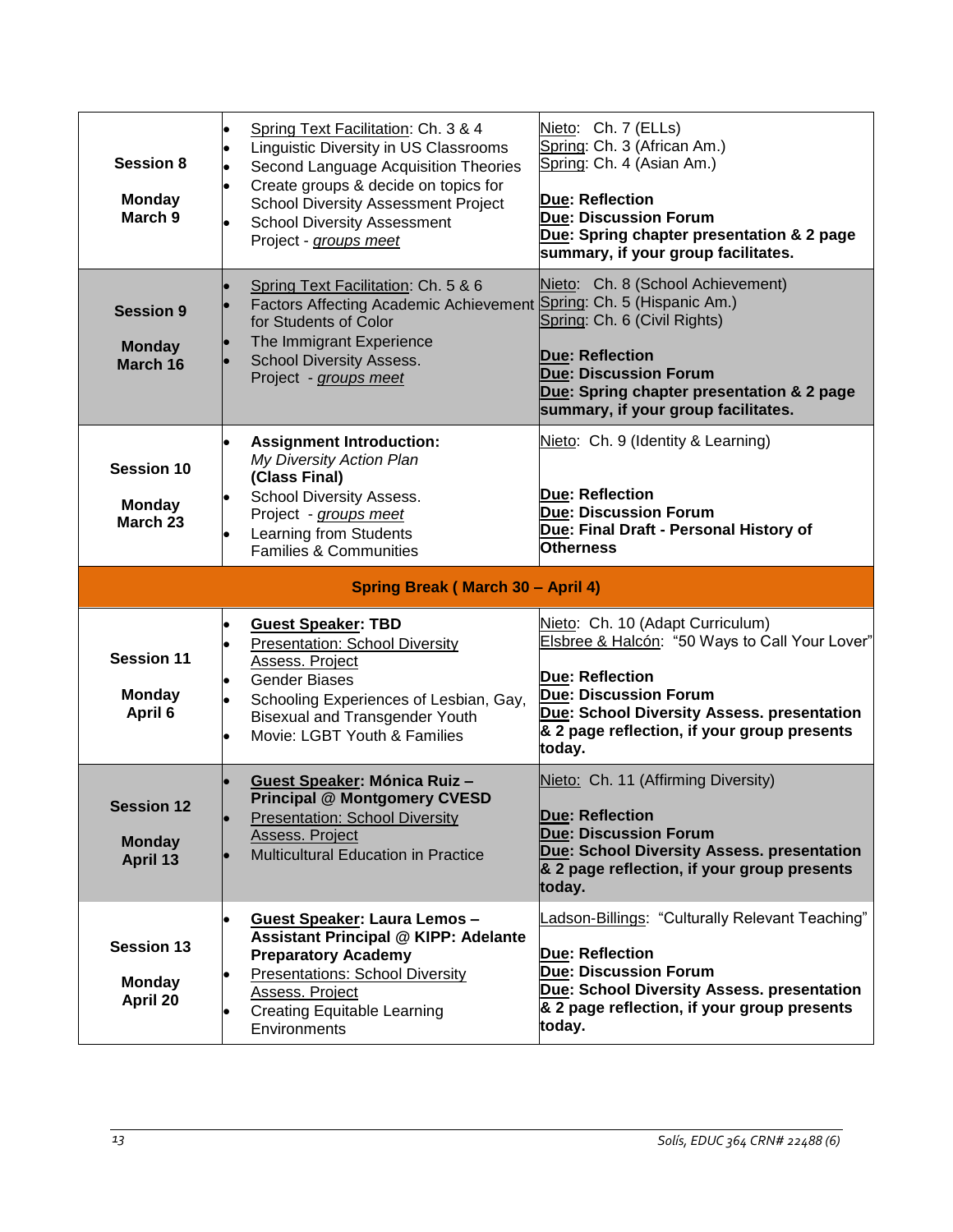| <b>Session 14</b><br><b>Monday</b><br><b>April 27</b> | <b>Guest Speaker: TBD</b><br><b>Presentations: School Diversity Project</b><br>Movie: TBD                                                           | TBD:<br>Due: Reflection<br><b>Due: Discussion Forum</b><br>Due: School Diversity Assess. presentation<br>& 2 page reflection, if your group presents<br>today. |
|-------------------------------------------------------|-----------------------------------------------------------------------------------------------------------------------------------------------------|----------------------------------------------------------------------------------------------------------------------------------------------------------------|
| <b>Session 15</b><br><b>Monday</b><br>May 4           | <b>Presentations: School Diversity Project</b><br>Be prepared to share your Diversity<br>Action Plan - Final for class<br><b>Course Evaluations</b> | <b>Due: School Diversity Assessment</b><br>presentation & 2 page reflection, if your<br>group presents today.<br>Due: My Diversity Action Plans                |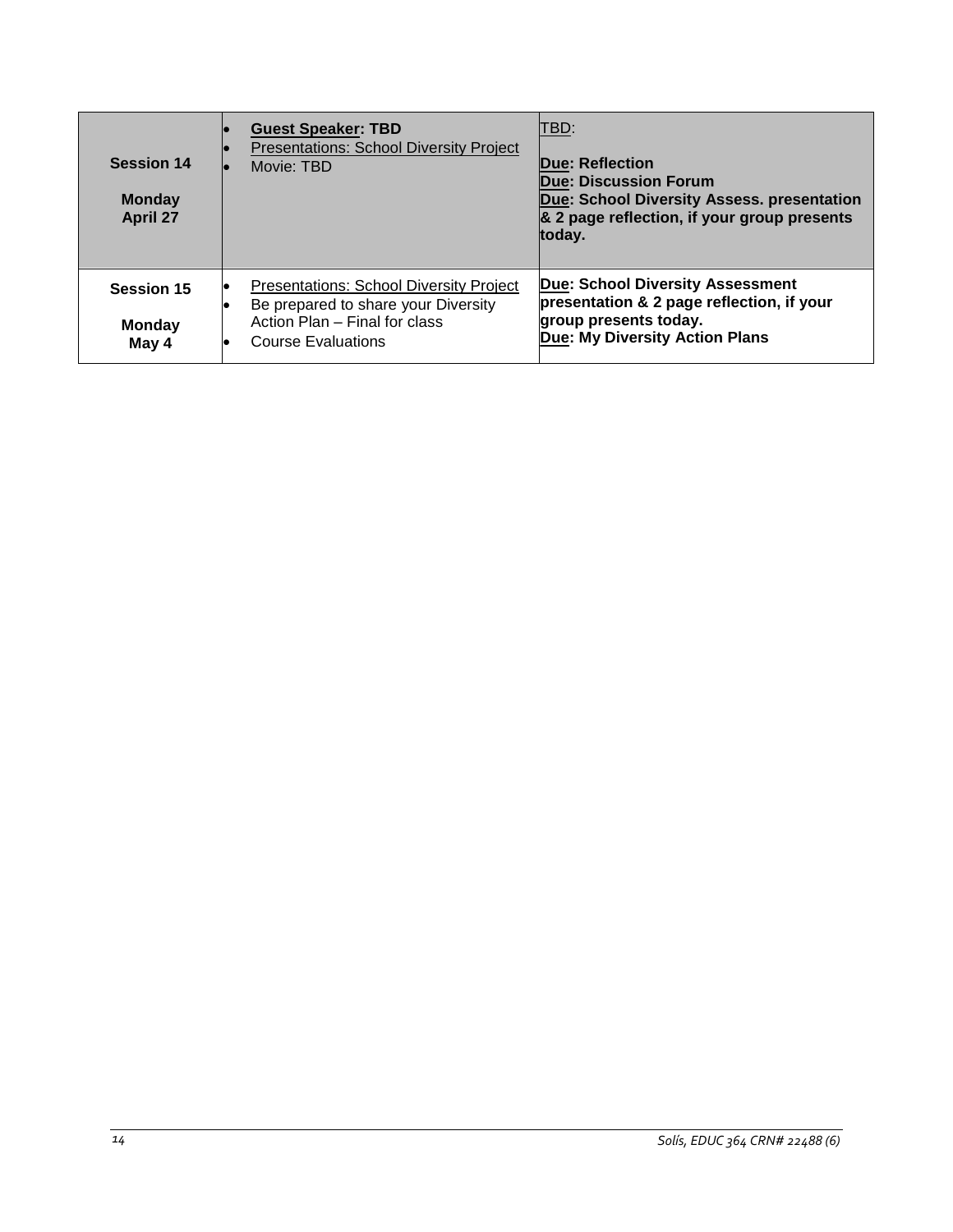# **PERSONAL HISTORY OF OTHERNESS: WHO AM I? – GRADING RUBRIC: 24 POINTS**

<span id="page-14-0"></span>

| <b>Criteria</b>                                                                                                                         | Developing - 4 pts                                                                                                                                                                                                                                                                                                                                                                                                                                                   | Approaching - 6 pts                                                                                                                                                                                                                                                                                                                                                                                                                                                    | Meets $-8$ pts                                                                                                                                                                                                                                                                                                                                                                                                                                                            |
|-----------------------------------------------------------------------------------------------------------------------------------------|----------------------------------------------------------------------------------------------------------------------------------------------------------------------------------------------------------------------------------------------------------------------------------------------------------------------------------------------------------------------------------------------------------------------------------------------------------------------|------------------------------------------------------------------------------------------------------------------------------------------------------------------------------------------------------------------------------------------------------------------------------------------------------------------------------------------------------------------------------------------------------------------------------------------------------------------------|---------------------------------------------------------------------------------------------------------------------------------------------------------------------------------------------------------------------------------------------------------------------------------------------------------------------------------------------------------------------------------------------------------------------------------------------------------------------------|
| <b>Addressing the</b><br><b>Categories</b><br><b>Otherness</b><br>(including Social<br><b>Context &amp; Final</b><br><b>Reflection)</b> | Less than 6 categories<br>$\bullet$<br>completed. Omitted social<br>context and final reflection.<br>Little or no attempt to address<br>$\bullet$<br>student relationship to otherness<br>in terms of dominant and<br>subordinate<br>Little or no category<br>$\bullet$<br>organization.<br>No table of contents.<br>$\bullet$                                                                                                                                       | Addressed all 8 categories.<br>$\bullet$<br>Missing social context or final<br>reflection.<br>Attempt to address student<br>$\bullet$<br>relationship to otherness in terms<br>of dominance and subordinate.<br>Categories listed in order, but<br>$\bullet$<br>importance of ranking not<br>explained.<br>Table of contents does not reflect<br>$\bullet$<br>ranking order.                                                                                           | Addressed all 8 categories, social context<br>$\bullet$<br>final reflection<br>Reflection connected to role as a<br>$\bullet$<br>Future teacher<br>Clearly defined student relationship to<br>$\bullet$<br>otherness in terms of dominance and<br>subordinate<br>Categories organized by order of impact<br>$\bullet$<br>in analysis. Stated importance of<br>categories within analysis.<br>Table of contents demonstrated ranking<br>$\bullet$<br>order.                |
| <b>Depth of Analysis</b>                                                                                                                | Neglects to address each<br>$\bullet$<br>category with clear ideas,<br>specific examples, or details<br>related to the category topic<br>Lack of effort to see one's self in<br>$\bullet$<br>the theories rooted in the<br>"Complexity of Identity" chapter<br>Compare & contrast analysis of<br>otherness is lacking. Reads<br>more like a personal narrative.<br>Supported arguments by using<br>one or no references /quotes<br>from Tatum's theories of identity | Some attempt to address each<br>$\bullet$<br>category with clear ideas, specific<br>examples, details connected and<br>related to the category topic<br>Some effort to see one's self in<br>$\bullet$<br>the theories rooted in the<br>"Complexity of Identity" chapter<br>Compare & contrast analysis of<br>$\bullet$<br>otherness is needs development<br>Supported arguments by using<br>$\bullet$<br>few references or quotes from<br>Tatum's theories of identity | Clearly addressed each category with<br>$\bullet$<br>clear ideas, specific examples, details<br>are well connected and related to the<br>category topic<br>Sincere effort to see one's self in the<br>$\bullet$<br>theories rooted in the "Complexity of<br>Identity" chapter<br>Compare & contrast analysis of<br>$\bullet$<br>otherness is well defined<br>Supported arguments by often using<br>$\bullet$<br>references or quotes from Tatum's<br>theories of identity |
| <b>Format of</b><br>Paper                                                                                                               | Does not meet criteria for<br>$\bullet$<br>category length<br>Neglects to follow directions<br>$\bullet$<br>Little or no attention given to<br>$\bullet$<br>grammar, spelling punctuation,<br>capitalization, and formatting<br>Incomplete or not submitted on<br>$\bullet$<br>time<br>(late paper)                                                                                                                                                                  | Less than one page (typed,<br>$\bullet$<br>double-spaced, labeled) for each<br>category, as well as social<br>context and reflection<br>Some directions followed<br>$\bullet$<br>Some errors in grammar,<br>$\bullet$<br>spelling, punctuation,<br>capitalization, and formatting<br>Incomplete paper submitted on<br>$\bullet$<br>time                                                                                                                                | At least one page (typed, double-<br>$\bullet$<br>spaced, labeled) for each category, as<br>well as social context (introduction) and<br>reflection (conclusion)<br>Followed all directions given<br>$\bullet$<br>Clear attention given to grammar,<br>$\bullet$<br>spelling, punctuation, capitalization, and<br>formatting<br>Complete paper with all sections<br>$\bullet$<br>submitted on time                                                                        |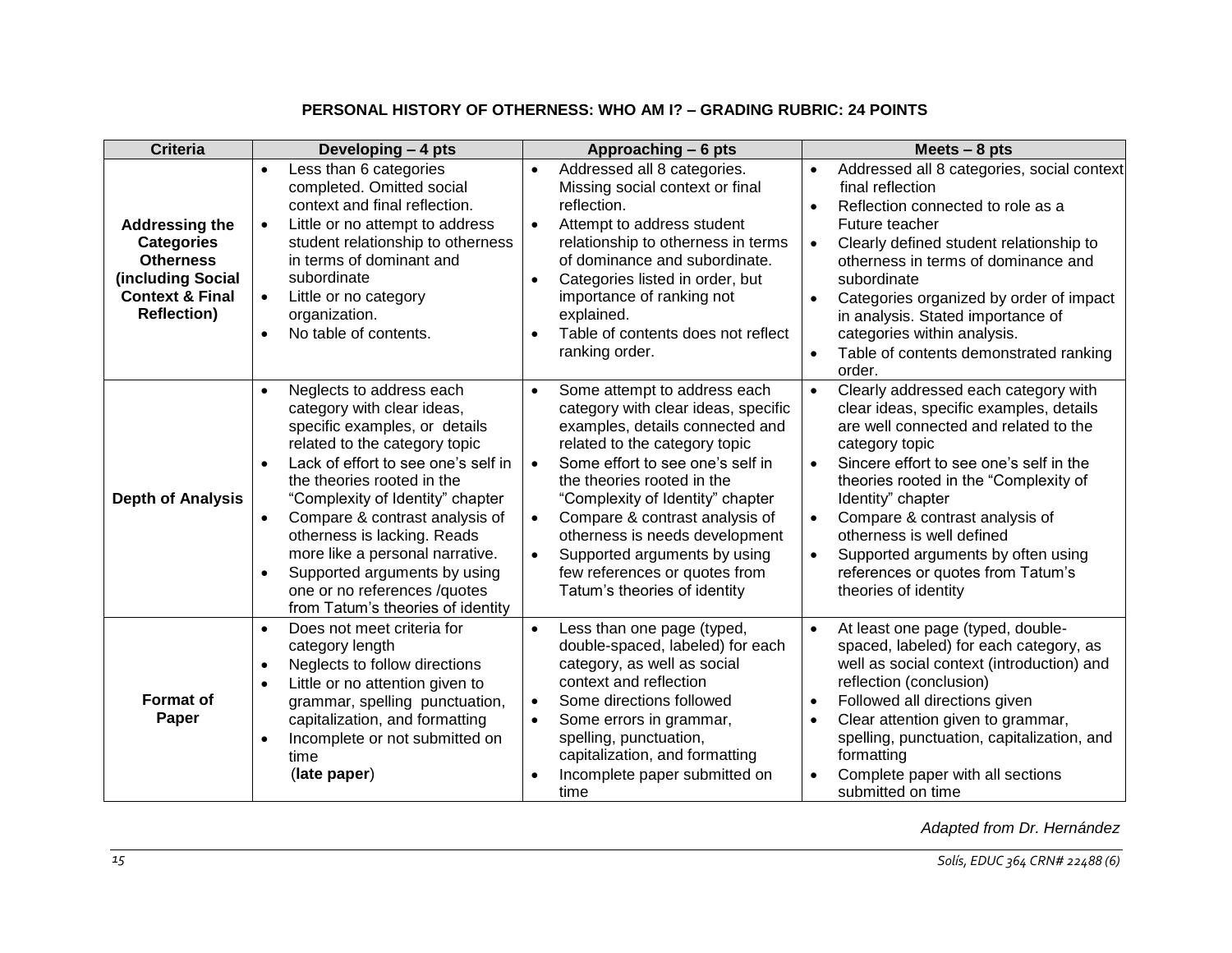# **WEEKLY READING REFLECTION – GRADING RUBRIC: 15 POINTS**

<span id="page-15-0"></span>

| Criteria                                            | Developing - 5 pts                                                                                                                                                                                                                                                        | Approaching – 10 pts                                                                                                                                                                                                                                   | Meets $-15$ pts                                                                                                                                                                                                                                                |
|-----------------------------------------------------|---------------------------------------------------------------------------------------------------------------------------------------------------------------------------------------------------------------------------------------------------------------------------|--------------------------------------------------------------------------------------------------------------------------------------------------------------------------------------------------------------------------------------------------------|----------------------------------------------------------------------------------------------------------------------------------------------------------------------------------------------------------------------------------------------------------------|
| <b>TPE 15</b><br><b>Social Justice &amp; Equity</b> | Candidate demonstrated<br>none/limited understanding on<br>valuing socially equitable teaching,<br>learning, and schooling in a variety of<br>settings. Candidate integrated<br>none/limited personal thoughts,<br>connections, & questions in achieving<br>new insights. | Candidate demonstrated some<br>understanding on valuing socially<br>equitable teaching, learning, and<br>schooling in a variety of settings.<br>Candidate integrated some personal<br>thoughts, connections, & questions in<br>achieving new insights. | Candidate demonstrated<br>understanding on valuing socially<br>equitable teaching, learning, and<br>schooling in a variety of<br>organizational settings. Candidate<br>integrated personal thoughts,<br>connections, & questions in achieving<br>new insights. |
| <b>Reflection Guidelines</b>                        | Candidate followed none/limited<br>directions on how to structure and<br>submit reading reflection. Candidate<br>demonstrated none/limited<br>engagement/participation in group                                                                                           | Candidate followed some directions<br>on how to structure and submit<br>reading reflection. Candidate<br>demonstrated some<br>engagement/participation in group<br>discussions.                                                                        | Candidate has followed all directions<br>on how to structure and submit<br>reading reflection. Candidate<br>demonstrated full engagement &<br>participation in group discussions.                                                                              |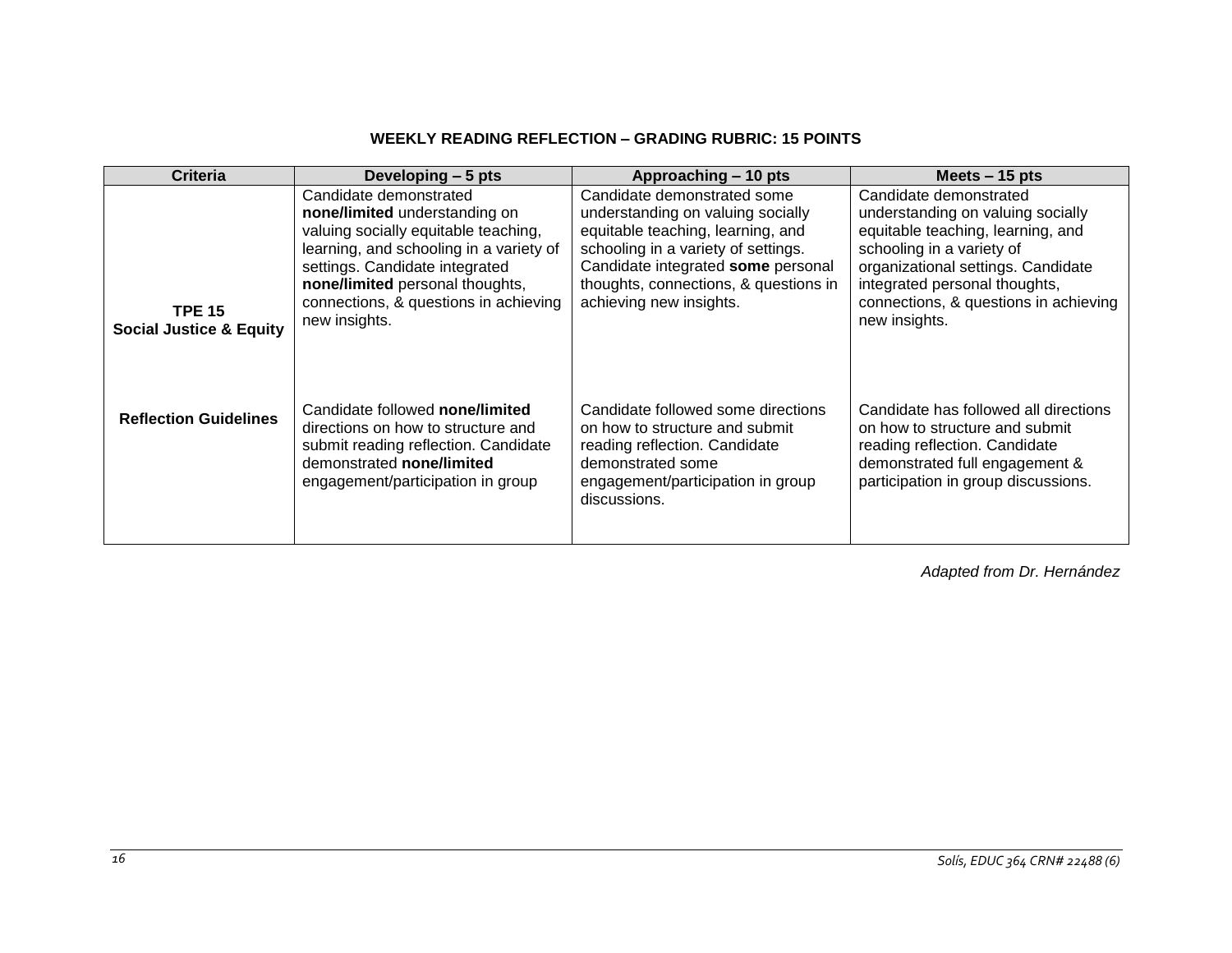# **GROUP READING FACILITATION/TEACHING – GRADING RUBRIC: 16 POINTS**

<span id="page-16-0"></span>

| <b>Criteria</b>                                                                             | Developing - 2 points                                                                                                                                                                                                                                                                                                                                                                                                                                                                                                                    | Approaching - 5 points                                                                                                                                                                                                                                                                                                                                                                                                                                                                                                                                                                 | Meets $-8$ points                                                                                                                                                                                                                                                                                                                                                                                                                                                                                                                                                                                       |
|---------------------------------------------------------------------------------------------|------------------------------------------------------------------------------------------------------------------------------------------------------------------------------------------------------------------------------------------------------------------------------------------------------------------------------------------------------------------------------------------------------------------------------------------------------------------------------------------------------------------------------------------|----------------------------------------------------------------------------------------------------------------------------------------------------------------------------------------------------------------------------------------------------------------------------------------------------------------------------------------------------------------------------------------------------------------------------------------------------------------------------------------------------------------------------------------------------------------------------------------|---------------------------------------------------------------------------------------------------------------------------------------------------------------------------------------------------------------------------------------------------------------------------------------------------------------------------------------------------------------------------------------------------------------------------------------------------------------------------------------------------------------------------------------------------------------------------------------------------------|
| <b>Group Reading</b><br><b>Facilitation &amp;</b><br><b>Assignment</b><br><b>Guidelines</b> | Students had difficulty prompting<br>$\bullet$<br>critical thinking, allowing varied<br>perspectives, or using questioning<br>techniques. Students had difficulty<br>leading and sustaining discussions.<br>Student showed Limited<br>$\bullet$<br>knowledge about topic or<br>connections to chapter and/or<br>situation in our schools.<br>Students followed few directions on<br>how to structure facilitation<br>(summary, resources, lessons,<br>bibliography).<br>Lack of planning and preparation.                                | Students prompted some critical<br>thinking, allowed for some varied<br>perspectives, and some<br>questioning techniques. Partially<br>sustained discussions in a<br>democratic, safe, and respectful<br>environment.<br>Partial knowledge about topic or<br>$\bullet$<br>connections to chapter, with some<br>connection to our present school<br>situations.<br>Students followed some directions<br>$\bullet$<br>on how to structure facilitation<br>(summary, resources, lessons,<br>bibliography).<br>Evidence of some planning and<br>$\bullet$<br>preparation.                  | Students prompted excellent critical<br>thinking, allowed for varied<br>perspectives, and questioning<br>techniques. Sustained discussions in<br>a democratic, safe, and respectful<br>environment.<br>Students very knowledgeable about<br>$\bullet$<br>topic and made ample connections to<br>the chapter and the present situation<br>in our schools.<br>Students followed all directions on<br>$\bullet$<br>how to structure facilitation<br>(summary, resources, lessons,<br>bibliography).<br><b>Clearly</b> organized & well-prepared for<br>$\bullet$<br>class. Evidence of effective planning. |
| <b>Discussions &amp;</b><br><b>Facilitation of</b><br><b>Activity</b>                       | Students maintained a limited level<br>$\bullet$<br>of interest and engagement among<br>the other students during<br>discussions and/or activities. Need<br>to develop presentation skills.<br>Inappropriate use of time & limited<br>resources/materials.<br>Did not include handout and/or<br>$\bullet$<br>bibliography, or had brief notes as a<br>handout. Neglected APA style. Did<br>not include all resources in the<br>bibliography.<br>Participation from few of the group<br>members.<br>Few individuals did most of the work. | Students maintained some level of<br>$\bullet$<br>interest and engagement among<br>students during discussions and/or<br>activities. Presenters mostly talked<br>or read material to the class.<br><b>Inconsistent</b> with use of time &<br>$\bullet$<br>resources/materials with designated •<br>time block (too long or too short).<br>Included a partial handout with<br>$\bullet$<br>some of the resources listed (APA).<br>Participation from some of the<br>$\bullet$<br>group members.<br>Inconsistent collaboration from<br>$\bullet$<br>group members regarding<br>workload. | Students maintained a high level of<br>$\bullet$<br>interest and engagement among all<br>students during discussions and/or<br>activities. Presenters were<br>animated, knowledgeable, and<br>provided meaningful activities.<br>Appropriate use of time &<br>resources/materials with adherence<br>to designated time block.<br>Included 2 page handout with<br>$\bullet$<br>bibliography of resources (APA).<br>Participation from everyone in the<br>presentation group.<br>Equal group & work collaboration.                                                                                        |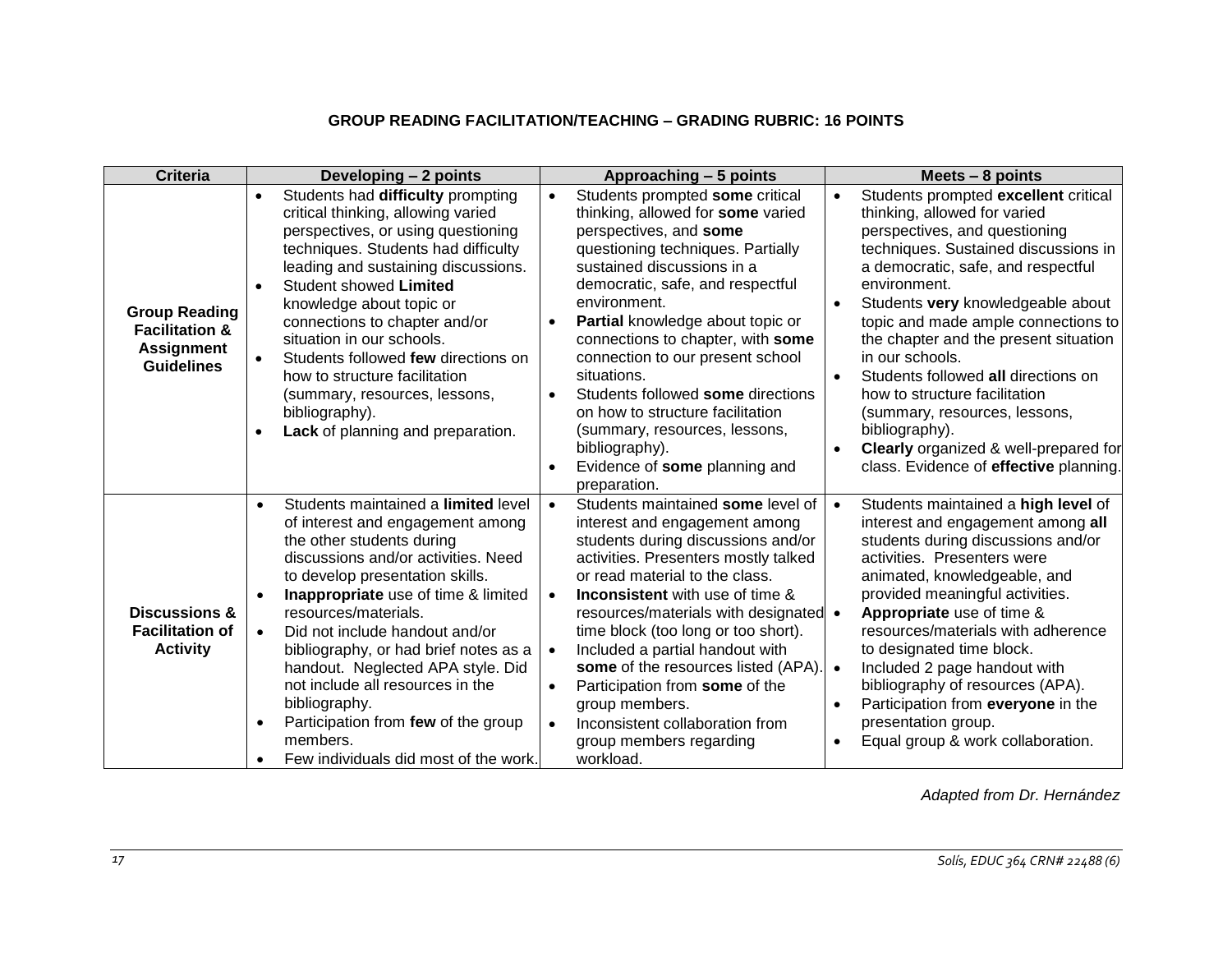# **SCHOOL DIVERSITY ASSESSMENT PROJECT – GRADING RUBRIC: 18 POINTS**

<span id="page-17-0"></span>

| <b>Criteria</b>                                                                                                                                                             | Developing - 2 points                                                                                                                                                                                                                                                                                                                 | Approaching - 4 points                                                                                                                                                                                                                                                                                                                                                                                                                                                                                               | Meets $-6$ points                                                                                                                                                                                                                                                                                                                                                                                                                                                                                                                                      |
|-----------------------------------------------------------------------------------------------------------------------------------------------------------------------------|---------------------------------------------------------------------------------------------------------------------------------------------------------------------------------------------------------------------------------------------------------------------------------------------------------------------------------------|----------------------------------------------------------------------------------------------------------------------------------------------------------------------------------------------------------------------------------------------------------------------------------------------------------------------------------------------------------------------------------------------------------------------------------------------------------------------------------------------------------------------|--------------------------------------------------------------------------------------------------------------------------------------------------------------------------------------------------------------------------------------------------------------------------------------------------------------------------------------------------------------------------------------------------------------------------------------------------------------------------------------------------------------------------------------------------------|
| <b>Addressing the Categories</b><br>and Required Items for Data<br>Table: School, staff, and<br>community for 3 schools<br>within the same/nearby<br>district & grade range | Few or some required<br>$\bullet$<br>categories are clearly defined<br>for all 3 schools, staffs &<br>communities on the data table.<br>No additional data included.<br>$\bullet$<br><b>Limited or no statement about</b><br>$\bullet$<br>the conclusion of assessment.                                                               | All required categories are<br>$\bullet$<br>clearly defined for all 3 schools,<br>staffs & communities on the<br>data table.<br>No additional data included.<br>$\bullet$<br>Some statement about the<br>$\bullet$<br>conclusion of assessment.                                                                                                                                                                                                                                                                      | All required categories are<br>$\bullet$<br>clearly defined for all 3 schools,<br>staffs & communities on the data<br>table.<br>Table includes other additional<br>$\bullet$<br>data provided for each of the<br>schools in all categories.<br>Conclusion of assessment is<br>$\bullet$<br>clearly stated and correlates<br>with data presented.                                                                                                                                                                                                       |
| <b>Video/Photography</b><br>Captured images to compare<br>& contrast schools and their<br>surrounding communities                                                           | Focus on comparing &<br>$\bullet$<br>contrasting few images of like<br>to like of playgrounds, façades,<br>classrooms/physical structure,<br>landscaping, maintenance,<br>marquis, community, etc. of<br>some of the schools and<br>communities through video or<br>photography.                                                      | $\bullet$<br>Focus on comparing &<br>contrasting images of some<br>like to like of playgrounds,<br>façades, classrooms/physical<br>structure, landscaping,<br>maintenance, marquis,<br>community, etc. of all 3<br>schools and communities<br>through video or photography.                                                                                                                                                                                                                                          | $\bullet$<br>Focus on comparing &<br>contrasting in depth and clear<br>images of numerous like to like<br>of playgrounds, façades,<br>classrooms/physical structure,<br>landscaping, maintenance,<br>marquis, community, etc. of all 3<br>schools and communities<br>through video or photography.                                                                                                                                                                                                                                                     |
| <b>Presentation</b><br>Findings presented through<br>short movie/multimedia,<br>PowerPoint, poster session,<br>etc.                                                         | Demonstrates lack of<br>$\bullet$<br>confidence and focus.<br>Lacks audience attention<br>$\bullet$<br>throughout presentation. Lacks<br>focus and preparation.<br>No or limited visual elements<br>that had little meaning.<br>The presentation does not<br>$\bullet$<br>adhere to the time limit (either<br>too long or too short). | Demonstrates confidence most<br>$\bullet$<br>of the time during a focused<br>presentation.<br>Captures the attention of the<br>$\bullet$<br>audience <b>most</b> of the time<br>during the presentation. May<br>have a factual, straightforward<br>approach. Could lack an<br>opening or closure.<br>The visual element adds<br>$\bullet$<br>meaning to the presentation,<br>but could have been<br>enhanced in some way.<br>The presentation stay close to<br>$\bullet$<br>the time limit (a bit long or<br>short). | Demonstrates all aspects of the<br>assignment in an outstanding way<br>with confidence and a well-<br>prepared/focused presentation.<br>• Captures the attention of the<br>audience immediately and<br>sustains interest through a<br>creative and unique approach or<br>style.<br>The visual element is of excellent<br>$\bullet$<br>quality, colorful, well organized,<br>excellent pacing with titles/labels<br>or perhaps a narration that is<br>meaningful to the presentation.<br>The presentation adheres to the<br>time limit (20-30 minutes). |